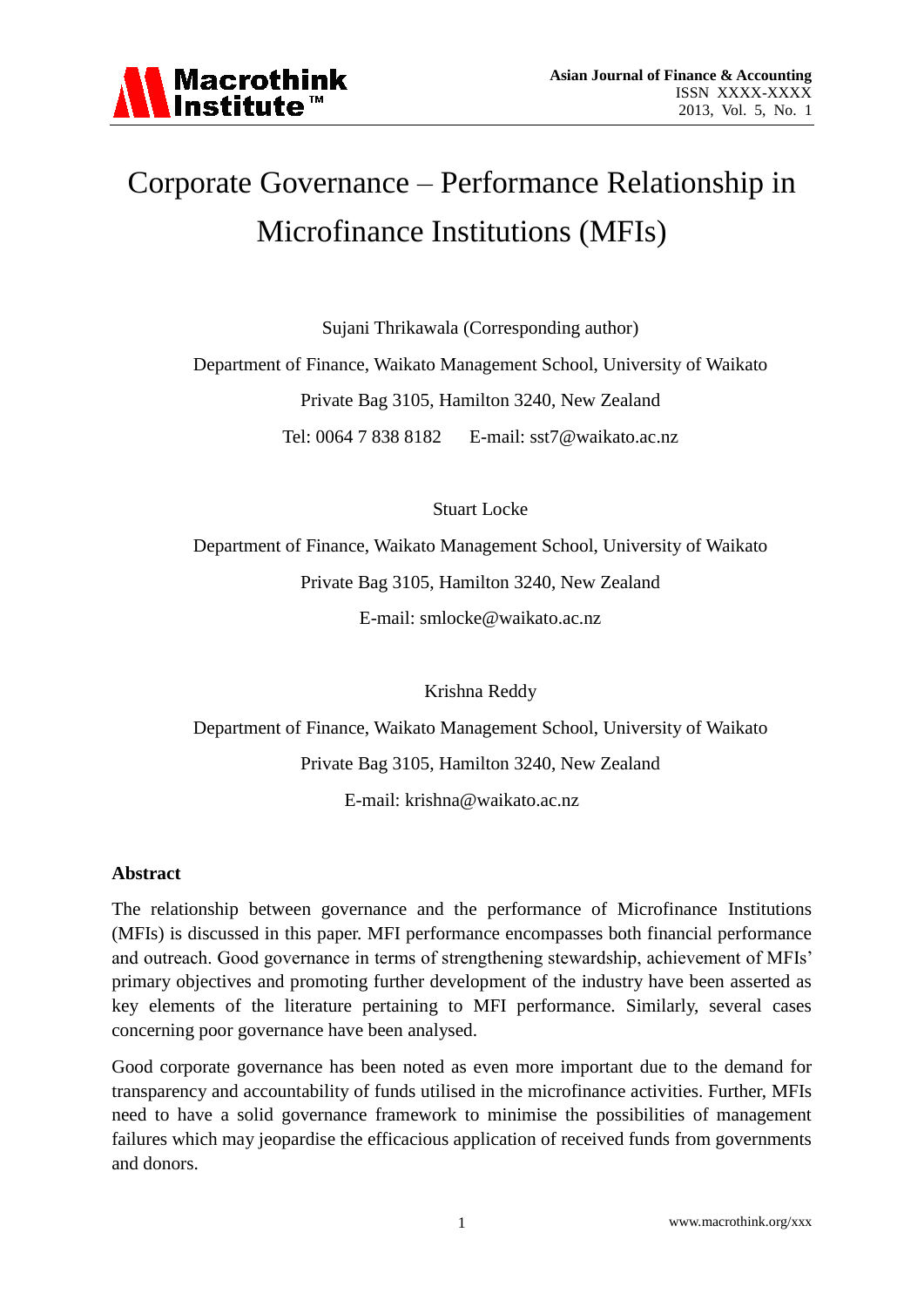

In prior studies, the nature of corporate governance practised by MFIs is less understood and no substantive work using multiple MFI outcomes over a number of years has been undertaken. The concerns raised in reviews of individual MFIs and normative discussions of what should constitute best practice do point to the need for better understanding of the nature of corporate governance practised by the MFIs and also, to understand the nature of the relationship that exists between institutional success and corporate governance especially for developing countries. This study therefore identifies and provides a framework for undertaking corporate governance research relating to MFIs.

**Keywords:** Microfinance Institutions (MFIs), Corporate Governance Practices, Financial Performance, Outreach.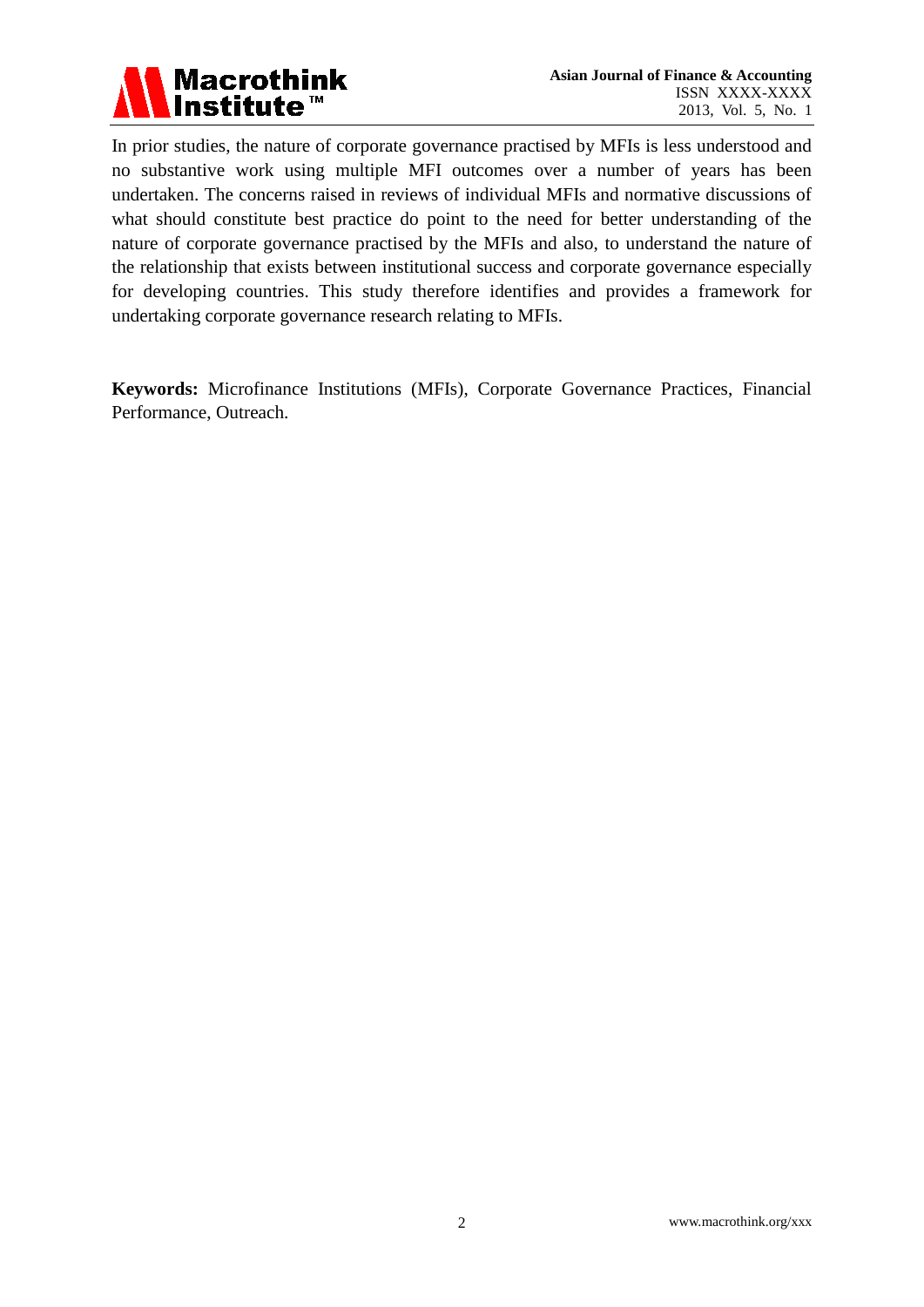

# **1. Introduction**

Economist and financial practitioners emphasize that the development of financial service sector is a major factor for the economic development of a country and economic well-being of people as it supports people to smooth their income, increase their investment opportunities and impacts the social, economic and political environment of that country (Calderón & Liu, 2003; Claessens, 2006; Erdal, Oguzhan, & Ahmet, 2011; Houssem & Hassene Ben, 2011; Jeanneney, Hua, & Liang, 2006; King & Levine, 1993). Therefore, it is needed for a country to have sound financial system to offer appropriate access for people to obtain money for the improvement of their living standard. However, there are millions of people persist without having access to financial services, especially in developing countries and therefore the demand for financial services surpass the available supply (Barr, Kumar, & Litan, 2007; Gobezie, 2005; Kathryn, 2005).

The microfinance has directed to change all that by building financial market to meet diverse financial needs of under-served people (Armendáriz de Aghion & Morduch, 2004; Hermes & Lensink, 2011) and emerged merely with the objective of alleviating poverty, especially in developing countries (Brau, Hiatt, & Woodworth, 2009; Daley-Harris, 2006). In developing countries, the formal banking sector serves only around 20 per cent of the population and rest of them cater by MFIs (Berenbach & Churchill, 1997; Robinson, 2001). Through the emerging awareness of the microfinance industry in recent years, it has been boost up and as a result the number of MFIs has risen markedly from 618 in 1997 to 3 133 in 2005 (Daley-Harris, 2006). Further, it is estimated that around 10 000 MFIs existed in 2007 issuing loans in the world (Ming-Yee, 2007).

Consequently, foreign capital investments (both debt and equity) in this industry has grown more than tripled to USD 4 billion (Reille & Forster, 2008) between 2004 and 2006. At the end of 2010, these investments have quadrupled and were calculated to be valued at USD 13 billion (Reille, Forster, & Rozas, 2011). According to Consultative Group of Assist the Poor (CGAP, 2004) approximately 90 per cent of one billion USD of MFI funds are mainly from the taxpayers of the developed countries. However, investors, creditor, donors and others stakeholders like employees, clients and governments are now demanding for transparency and accountability of funds utilised in the microfinance activities. Besides, Global financial crisis that started in 2007 has reduced the funding availability to MFIs and donations become more difficult to obtain where this increases the pressure to show performance and due diligence (Brown & Gladwell, 2009; Brunnermeier, 2009; Erkens, Hung, & Matos, 2012; Van Gool, Verbeke, Sercu, & Baesens, 2012). Any MFI that neglects adequate control and monitoring may suffer loss of reputation and face increased challenges in terms of achieving a sustainable position in the industry (Caudill, Gropper, & Hartarska, 2009; Hartarska & Nadolnyak, 2007; Lapenu & Pierret, 2006; Sinclair, 2012).

# **2. Objective of the Study**

According to the Centre for the Study of Financial Innovation (CSFI, 2008) and other researchers (Hartarska, 2005; Hartarska & Nadolnyak, 2007; Mersland & Strøm, 2009; Rock, Otero, & Saltzman, 1998) the nature of corporate governance practiced by MFIs are less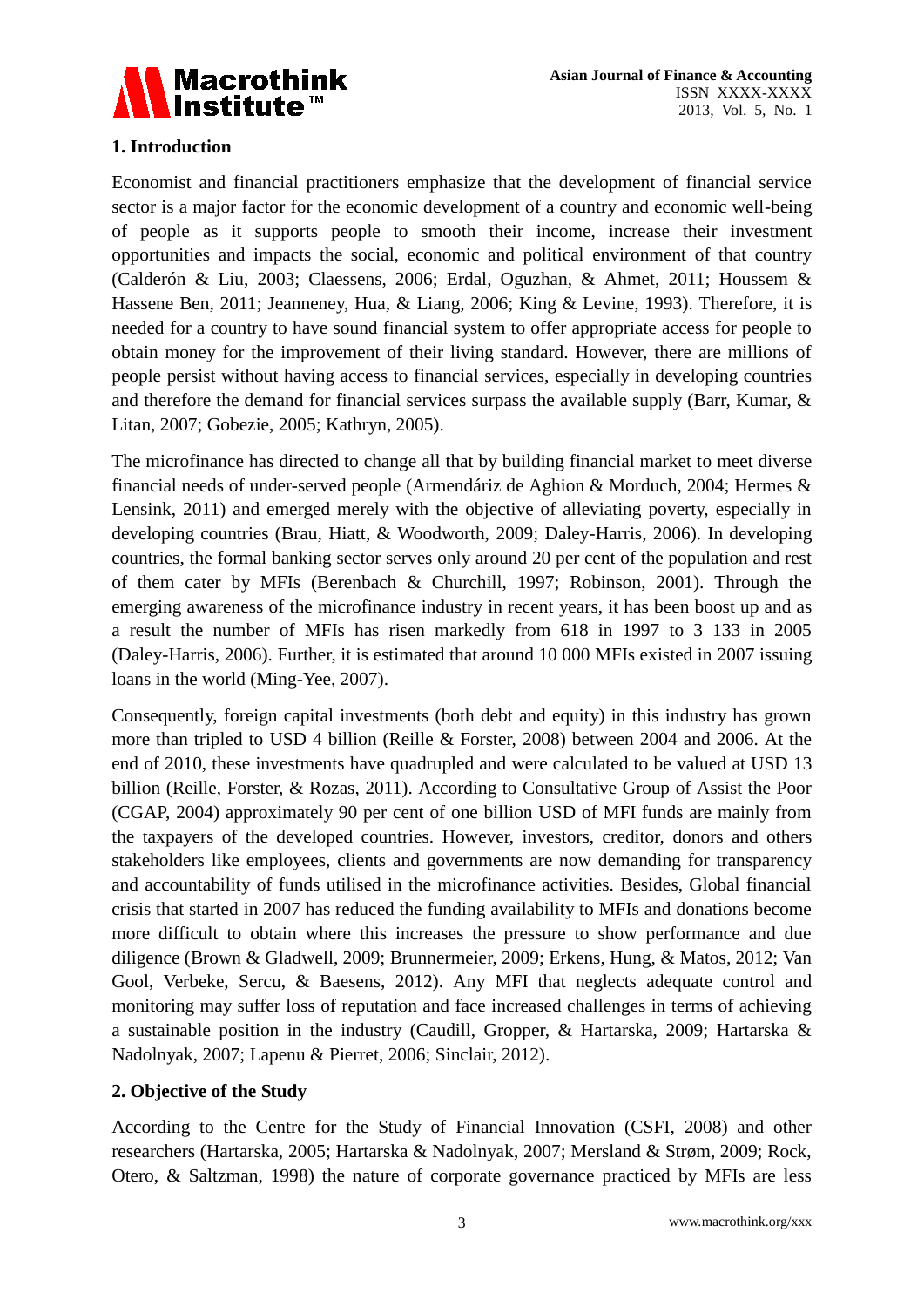

understood and no substantive work using multiple MFI outcomes over a number of years has been undertaken. This indicates that there is an emerging consensus to conduct more studies on corporate governance of MFIs to analyse the relationship between institutional success and corporate governance especially for developing countries. The objective of this study is to identify the relationship between governance and performance of MFIs. MFI performance comprises both financial performance and outreach. This paper pursues direction from the prior studies and recommends significant corporate governance practices for MFIs, which can be used as an alternative approach to enrich their financial performance and outreach. This paper argues that the MFIs which maintain good corporate governance practices will be financially and socially sustainable.

### **3. Significance of the study**

Prior studies conducted in different industries and sectors shows that good corporate governance practices has leads to improved financial performance in companies (Brickley, Coles, & Terry, 1994; Chung, Wright, & Kedia, 2003; Dalton, Daily, Ellstrand, & Johnson, 1998; Hossain, Cahan, & Adams, 2000). In MFI performance literature, good governance have been emphasised as the key elements for strengthening stewardship, achieving MFIs' primary objectives and promoting further development of the industry (CSFI, 2008; Cull, Demirgüç-Kunt, & Morduch, 2007; Gant, de Silva, Atapattu, & Durrant, 2002; Hartarska, 2005; Labie, 2001; Mersland & Strøm, 2009; Rock et al., 1998; van Greuning, Gallardo, & Randhawa, 1998).

In addition, some MFI studies point out that the poor governance leads to the poor financial performance and outreach (Aboagye & Otieku, 2010; Bassem, 2009; Hartarska, 2005; Kyereboah-Coleman, 2007; Kyereboah-Coleman & Osei, 2008). Prior studies in MFI area descriptive or normative about what ought to be done. Elsewhere in the finance literature, empirical studies using micro-econometrics have considered in this study to analyse the economic behaviour of firms. The concerns raised in reviews of individual MFIs and normative discussions of what should constitute best practice do point to the need for better understanding of the nature of corporate governance practised by the MFIs and also, to understand the nature of the relationship that exists between institutional success and corporate governance especially for developing countries. In this paper a proposed method is described. The advantages of the approach and consequential contribution are noted.

### **4. Literature Review**

In the microfinance literature, governance first appeared in 1997 and emphasised the relationships between boards of directors and the management of MFIs (Lapenu & Pierret, 2006). Further, existing literature emphasises the importance of corporate governance for the microfinance sector as it is a significant factor for enhancing the viability of the industry (Hartarska, 2005; Labie, 2001; Mersland, 2011; Mersland & Strøm, 2009; Varottil, 2012). Kirkpatrick and Maimbo (2002, p. 293) pointed out that "Five years after the notable paper by Berenbach and Churchill (1997) on microfinance regulation and supervision, the appropriate level of government-supplied regulation in the industry remains unclear. Although subsequent studies have successfully identified the basic options available to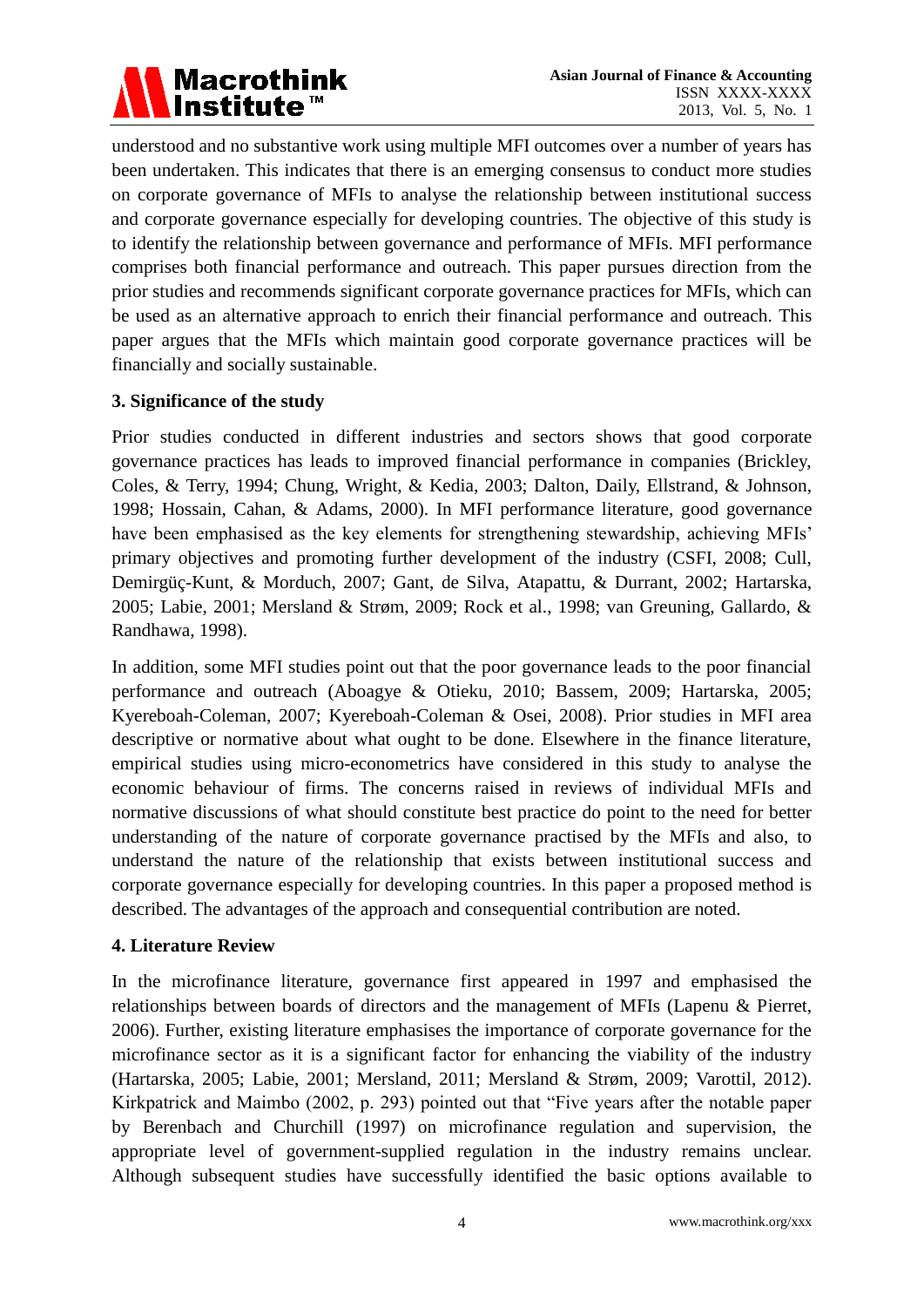

regulators, namely, no regulation, self-regulation, existing banking regulation, and special regulations, the literature has yet to establish a clear set of core principles which national regulators can translate into specific performance benchmarks, guidelines, rules and regulations" .

Most previous studies in this area are related to consultancy reports and general guidelines on governance. These guidelines and consultancy reports are usually applied to all industries, though some of the guidelines are given for the specific industry. However, general guidelines on corporate governance have not been put into practice by MFIs (Arthur, Garvey, Swan, & Taylor, 1993; Mersland, 2009). Besides, general guidelines for corporate governance are not adequate for MFIs as there are cultural and regional differences that require the development of a specific framework for corporate governance (Gant et al., 2002). Varottil (2012) stated that MFIs need a specific corporate governance framework even when they are examined through a theoretical perspective.

As stated by Labie (2001), an agency costs' framework can be applied to the microfinance sector and he emphasised outreach performance rather than financial performance should be a priority for MFIs. This is highly important for MFIs compared with traditional firms in terms of assessing their corporate governance. However, Mersland and Strøm (2009) stated that an agency cost framework couldn't be applied to MFIs to deal with the relationship between financial performance and outreach. In the microfinance sector, the corporate governance issues are subjected to a different set of factors that successfully target the core of the relationship between financial performance and outreach. Further, they examined the relationship between firm performance and corporate governance in MFIs by using secondary data of third-party rating agencies and suggested that there is a relationship between MFI performance and governance.

Bassem (2009) used a self-conducted survey, annual reports and mixed market data for his study on governance and performance of MFIs in Mediterranean countries and highlighted that governance mechanisms can improve the performance of Euro-Mediterranean MFIs in relation to outreach and sustainability. Lapenu and Pierret (2006, p. 10) conveyed that the "good functioning" of the board of directors is not enough to guarantee the success of MFIs. Other governance mechanisms probably play a more important role. It is necessary to broaden the scope of study to include all stakeholders involved (employees, managers, elected officials, clients, donors, bank partners, shareholders, the government, etc.) as well as any organisational form with a "governing" role that may have been set up at the inception of the institution . Mersland (2011) recommends in his study that stakeholders like donors, depositors, local communities and bank associations can provide a monitoring system to boost the existence of MFIs.

However, the increasing popularity of microfinance as a development and anti-poverty tool has pushed the industry towards financial self-sufficiency and created a tension between the MFI's dual mission of financial self-sufficiency and social orientation (Sinclair, 2012). Furthermore, Varottil (2012) and Sinclair (2012) points out that the commercialisation of MFIs from non-profit institutions to for-profit institutions has created several issues in the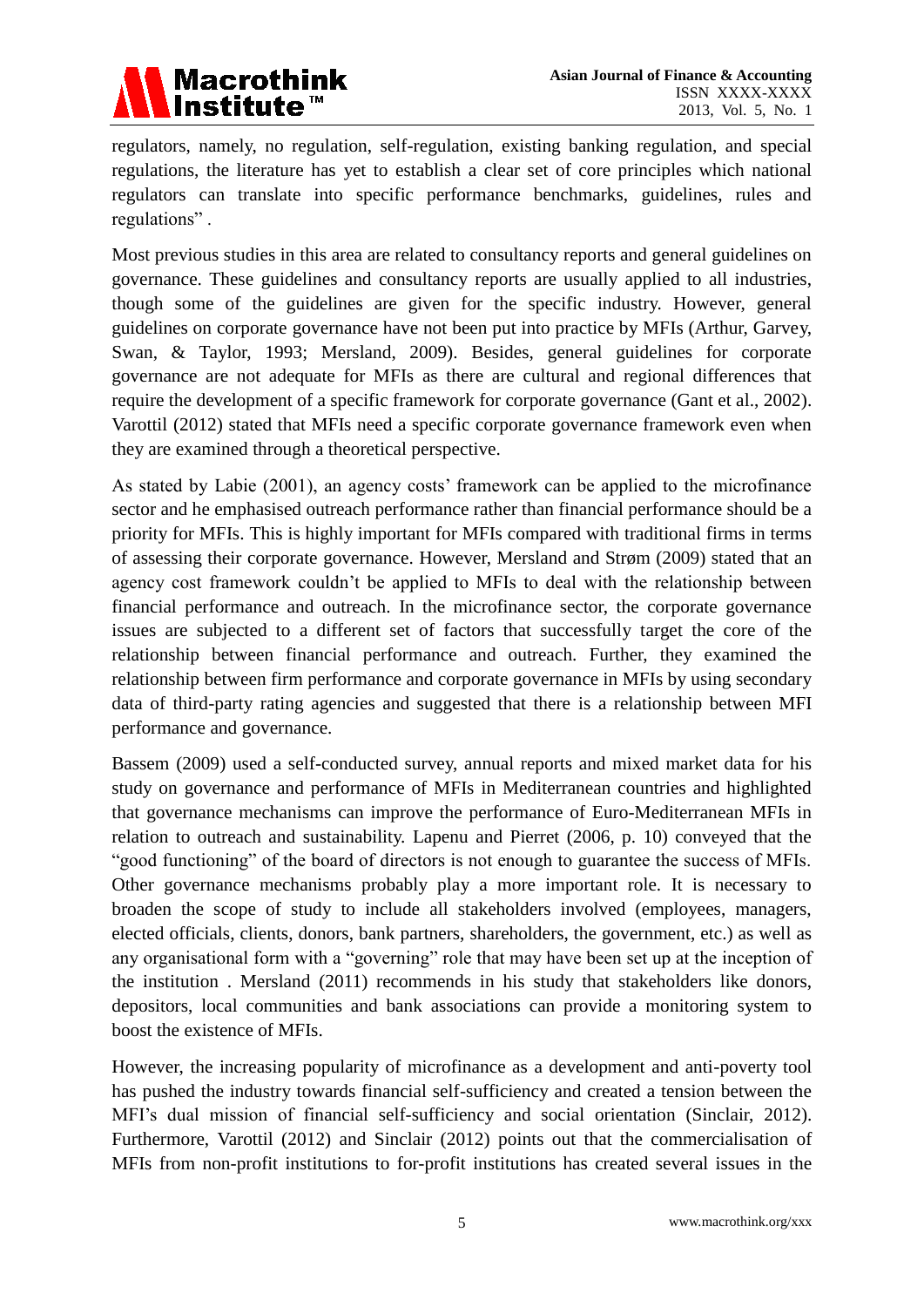

industry. Even if the commercialisation of MFIs has assisted in scalability and outreach by broadening the scope of financial support for poor people, it has caused MFIs to turn back their social goals. According to Arena (2012), at present microfinance providers face a problem of drifting away from their mission and it is conceived as a problem of corporate governance, because the existing corporate governance practices available to MFIs are only influencing their ability to raise capital and that has created a perception that private interests are benefiting from the vulnerability of the poor.

It is necessary to find out to what extent corporate governance pays attention to the interests of the poorer sections of society as stakeholders (Mersland & Strøm, 2010). Through the application of social corporate governance, MFIs can pay more attention to the poor stakeholders and mitigate the problem of getting away from the mission. As Arena (2012, p. 269) stated, "Unlike traditional corporate governance mechanisms, the social corporate governance is designed to vindicate the organisation's social and development goals. The social corporate governance mechanisms, when properly balanced against traditional corporate governance structures, alleviate the tension between financial and social development goals and provide a solution to mission drift in microfinance". By shifting from financial aspects of governance, it is timely and important to focus on social aspects of governance to identify the appropriate corporate governance mechanisms for MFIs. The financial feasibility of MFIs can develop by having a rational approach toward financial objectives (Mersland, 2011).

# **5. Corporate Governance for MFIs**

Even though many studies have been conducted to identify relationship between corporate governance practices and firm performance, there are limited scholarly studies conducted for the microfinance industry in relation to corporate governance. The empirical analysis of good corporate governance practices in relation to MFIs is still at an immature stage and it is important to conduct more studies in this field to enhance MFIs' development (Bassem, 2009; Cull et al., 2007; Hartarska, 2005, 2009; Hartarska & Nadolnyak, 2007; Mersland, 2009; Mersland & Strøm, 2009). However, there is plenty of empirical evidence in the financial literature that supports the view of good corporate governance enhances the performance of a firm. The same rationale recommends that good governance practices of MFIs would enhance their performance and reduce risk. Therefore, it is important to examine the empirical evidence of corporate governance mechanisms that improves firm performance.

The previous studies done by different scholars have recognised certain aspects, such as board composition and characteristics, and their impact on firm performance (Bhagat & Black, 1999; Daily & Dalton, 1997; Kula, 2005; Lorsch & MacIver, 1989; Muth & Donaldson, 1998; Roberts, McNulty, & Stiles, 2005). They revealed many factors to measure the corporate governance practices of a firm, such as number of directors/non-executive directors, board diversity, board size, director ownership, board compensation, CEO/chairman duality, education qualifications of board members, performance assessment of board, number of board meetings, debt and dividends (Bathula, 2008; Bhagat & Black, 1999; Daily & Dalton, 1997; Huse & Solberg, 2006; Kyereboah-Coleman & Biekpe, 2006;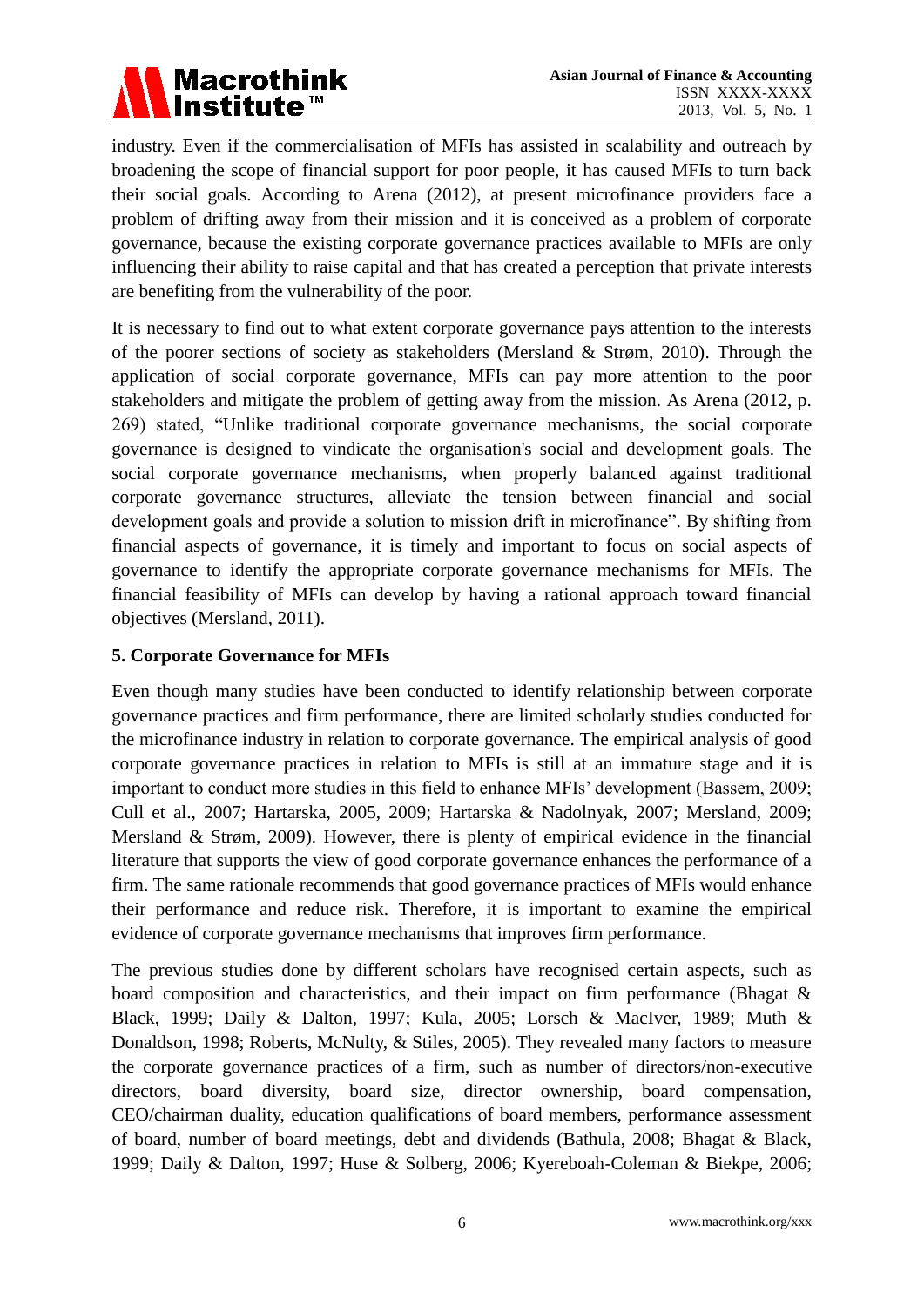

Lorsch & MacIver, 1989; Roberts et al., 2005; Singh & Vinnicombe, 2004; Solomon, 2004). A number of studies have also investigated the relationship between corporate governance mechanisms and organizational performance (Kiel & Nicholson, 2003; Pearce & Zahra, 1989; Rose, 2007; Wan & Ong, 2005).

### *5.1 Board Diversity*

In recent years, the phrase board diversity has become entrenched in the corporate governance vocabulary. The Alliance for Board Diversity in 2010 found that 72.9 per cent of directorships in Fortune 100 companies were held by white men and the rest were held by minorities and women. The board diversity concept suggests that boards should reflect the structure of society and properly represent the gender, ethnicity and professional backgrounds of those within it. Boards of directors in a company are concerned to have the right composition to provide diverse viewpoints (Milliken & Martins, 1996). Board diversity supports on the basis of moral obligation to shareholders, stakeholders and for commercial reasons (Daily & Dalton, 2003; Kasey, Thompson, & Wright, 1997; Mattis, 2000).

Gender diversity is considered part of the broader conception of board diversity (Milliken & Martins, 1996) and many scholars (Huse & Solberg, 2006; Singh & Vinnicombe, 2004; Walt & Ingley, 2003) have shown that few women sit on corporate boards. Even though Daily, Certo, and Dalton (2000) found similar results in USA, they also found that women's representation on boards is gradually increasing. Most women directors are not from the corporate sector but are usually outsiders or non-executive directors (Hillman, Cannella, & Harris, 2002). When compared to men, most women directors possess staff/support managerial skills, such as legal, public relations, human resources and communications rather than operating and marketing skills.

However, gender is one of the most discussed issues, not only in the corporate governance research but also in political and societal environments. Several scholars have empirically tested the consequences of women directors on firm performance (Carter, Simkins, & Simpson, 2003; Farrell & Hersch, 2005; Fields & Keys, 2003; Smith, Smith, & Verner, 2006). According to Smith et al. (2006), women directors on boards have a significant positive impact on firm performance. Carter et al. (2003) found a positive relationship between gender diversity and firm performance. In the MFI context, Bassem (2009) noted that board diversity with a higher percentage of women enhanced MFI performance.

Based on the indication given by many empirical studies, it is important to further explore the impact of gender diversity of boards on MFI performance as it leads to better corporate governance, and provides diverse viewpoints, values and new ideas to the boards and provokes lively boardroom discussions (Burke, 1997; Daily, Certo, & Dalton, 1999; Huse & Solberg, 2006; Pearce & Zahra, 1991; Singh & Vinnicombe, 2004). Therefore, this study argues that MFI boards are likely to have a high level of diversity.

### *5.2 Board Size*

Board size is the number of members on a board. There is a belief that the number of directors can affect the performance of a company, especially its financial performance. A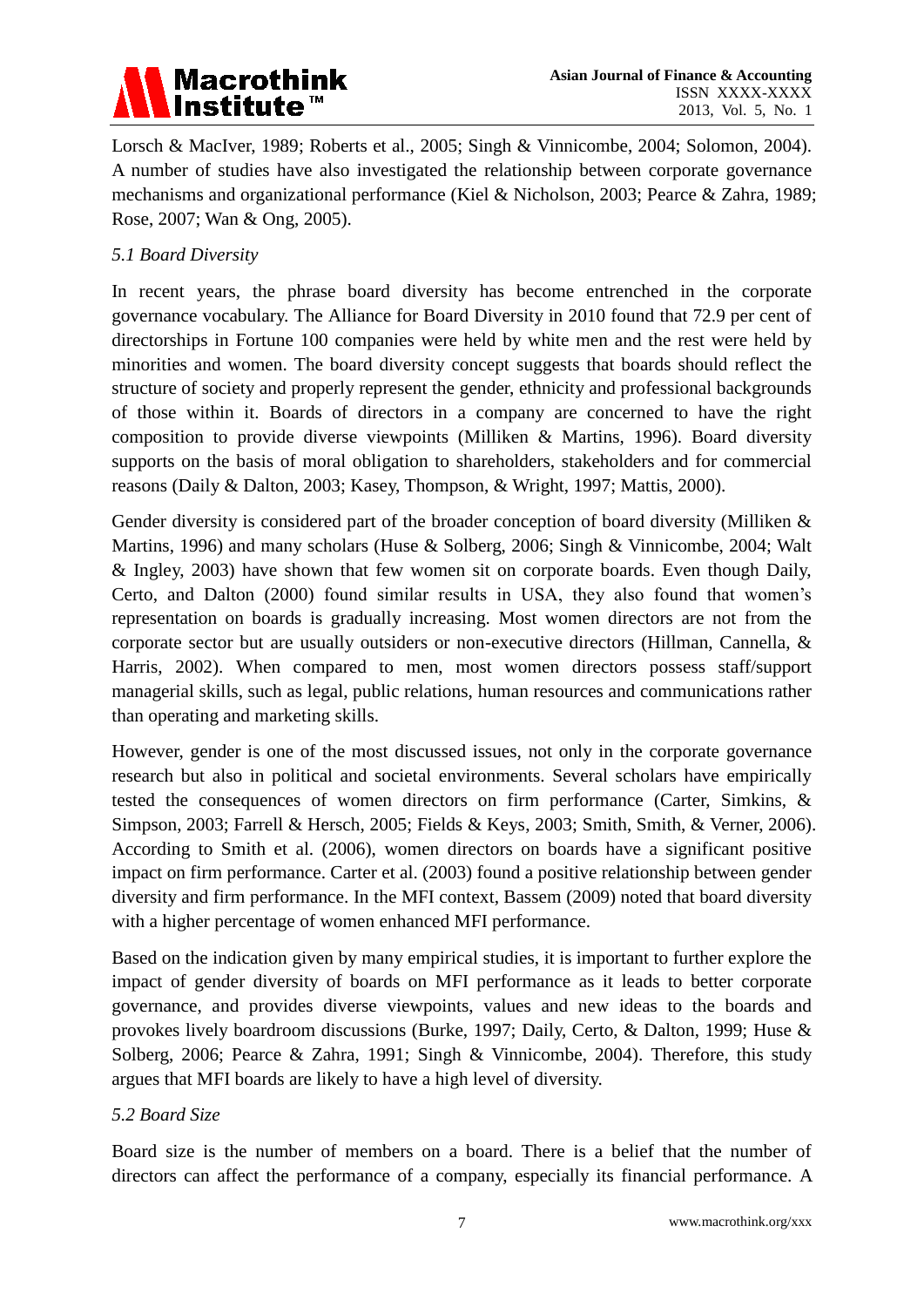

number of scholars have contended that larger boards have their benefits and when board size increases firm performance also goes up as more board members provide greater monitoring, advice and make available better linkages to the external environment (Adams & Mehran, 2003; Coles, Daniel, & Naveen, 2008; Hillman & Dalziel, 2003; Klein, 1998; Pfeffer, 1972). It is easier for larger boards to monitor their managers' activities more effectively, but it would be difficult for the CEO to control the board (Pearce & Zahra, 1989). Due to the complexity of the organisation, the CEO of the organisation needs many advocates (Klein, 1998).

In non-profit organisations, when the board has a higher number of trustees, it is easy for them to deal with operational issues and wield more control over operating activities (Oster, 1995). Also, charitable organizations can improve their efficiency with larger boards (Tinkelman, 1999). In the MFI studies, Mersland and Strøm (2009) noted that most MFIs have a board of seven to nine directors. Bassem (2009) stated that large boards with a range of expertise provide better performance for MFIs. However, Yermack (1996) points out larger boards are related with lower performance for MFIs. Furthermore, Armendariz and Labie (2011) emphasise that it is important for MFIs to select board members with an appropriate background who are able and willing to dedicate the time that effective monitoring requires.

The appropriate number of board members has been a matter of continuing debate and given mixed results (Dalton, Daily, Johnson, & Ellstrand, 1999; Hermalin & Weisbach, 2003; Jensen, 1993; Yermack, 1996). It can be seen that the number of members on a board influences firm performance as numbers affect the ability of the board to carry out its functions. Therefore, it is important to consider board size for further studies for differently structured firms.

### *5.3 Independent Directors*

The reason for using this variable is due to the different ideas about the impact of outside directors and also to assess the composition of the board. Lorsch and MacIver (1989, p. 17) stated that "there has been a growing predominance of outside directors who are there not only to provide a new perspective to top management's thinking, but also to provide the necessary oversight only possible from an outsider". Agency theory is highly concerned about board independence and the balance between executive and non-executive directors on the board (Bathula, 2008). Lorsch and MacIver (1989) highlighted that 74 per cent of directors are from outsiders and among them, 69 per cent are non-management personnel with no other contacts with the organisation. Agency theorists highlighted that independent boards will increase firm performance (Dalton et al., 1998; Hillman, Cannella, & Paetzold, 2000; Lynall, Golden, & Hillman, 2003; Van den Berghe & Levrau, 2004). As illustrated by Dahya, Dimitrov, and McConnell (2008), there is a positive relationship between firm performance and the proportion of outside directors.

In an MFI context, Hartarska (2005) used rated and unrated MFIs in Eastern Europe to investigate the relationship between corporate governance and MFI success and his results show that more independent boards give better return on assets (ROA) whereas lower financial performance and outreach showed for the boards with employee directors. Lapenu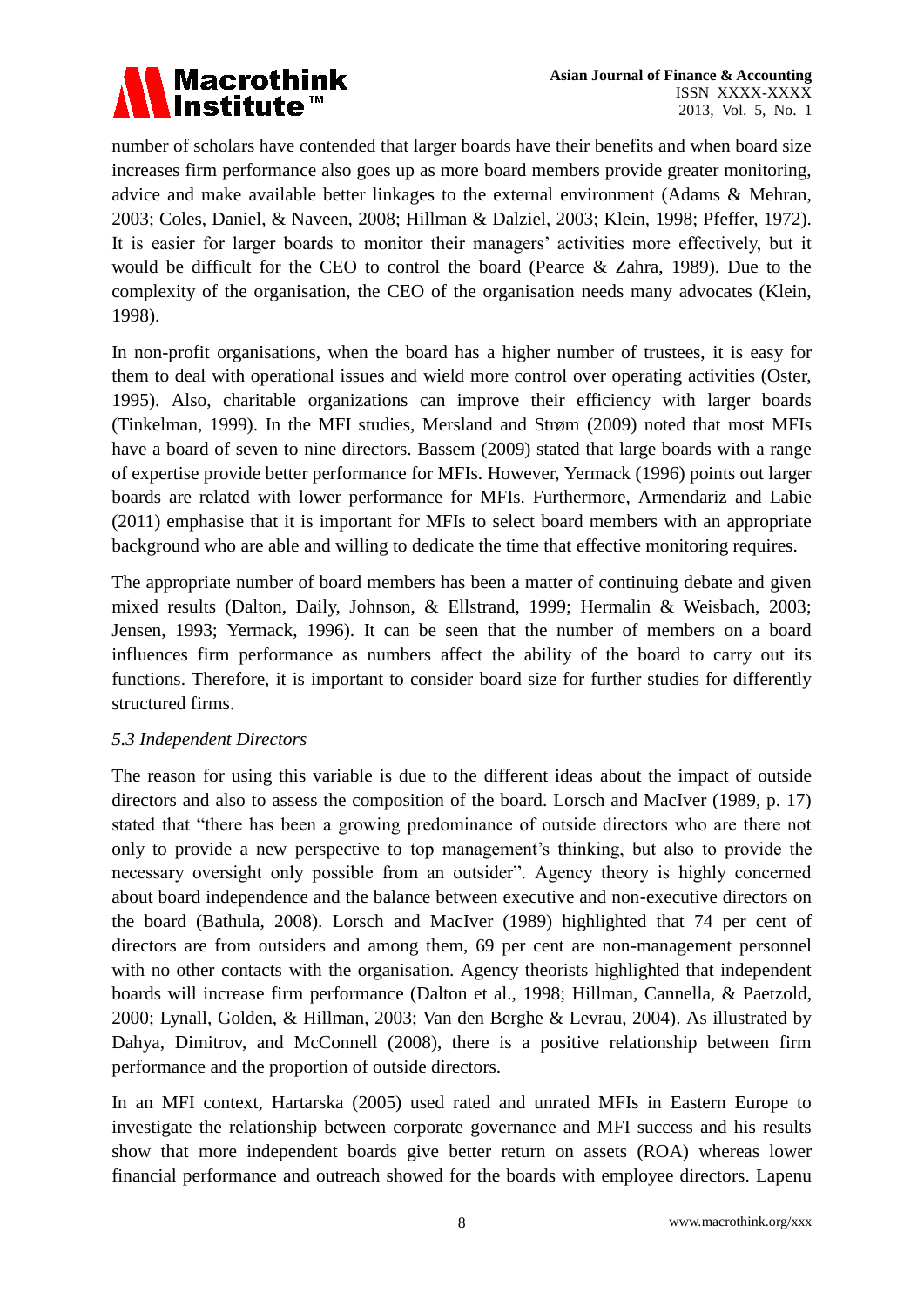# **Macrothink Institute™**

and Pierret (2006) highlight the tradeoffs between outreach and financial performance of MFIs, finding tradeoffs to be influenced by stakeholders' representation on the board and providing strong support for independent boards with limited employee participation. Based on the findings stated above, this study argues that MFI boards are likely to have more independent stakeholders.

# *5.4 CEO/Chairman Duality*

CEO/chairman influence on the board is recognised as CEO/chairman duality, which is one of the important practices in corporate governance. Duality is when the roles of CEO and chairman are carried out by the same person. Fama and Jensen (1983) noted that firms that separate the two functions had improved performance. Agency theoreticians highlighted the separation of the role of CEO and chairperson (Dalton et al., 1998; Jensen, 1993; Muth & Donaldson, 1998). Jensen (1993) argues that if it is the function of the chair is to hire, fire, evaluate and compensate the CEO then this cannot be done when both roles are combined. Therefore, the chairperson function must not be under the control of the CEO. CEO duality restricts the independence of board and reduces the ability of boards to perform their oversight and governance role (Millstein & Katsh, 2003).

In the MFI context, Mersland and Strøm (2009) state that female CEO and CEO/Chairman duality has an influence on financial performance and outreach of MFIs. Further, they highlighted that the CEO and the chairman should not be the same person. Therefore, it is important to use this characteristic to understand the power of a firm, whether both important positions belong to one person or not. If both roles are performed by one person, boards of directors will be ineffective in discharging their monitoring duties, as opportunistic behaviour by the CEO will reduce firm performance. Thus, the CEO/chairman influence on the board is used to clarify the impact on firms' performance. Similar reasoning can be applied to the microfinance industry where CEO/Chairman duality has a negative effect on firm performance.

# *5.5 Ownership Type*

Many policy papers report that the most appropriate ownership type for MFIs is a shareholder firm that can be regulated by the banking authorities and remain independent from donors (Christen & Rosenberg, 2000; Hardy, Holden, & Prokopenko, 2003; Jansson, Rosales, & Westley, 2004). Such MFIs will be able to benefit from corporate governance due to private ownership. This underlines a need to transform non-profit MFIs to for-profit ownerships (Ledgerwood & White, 2006). Prior studies have pointed out that most MFIs are now commercialising their institutions from non-profit to for-profit as shareholder firms can perform better than non-profit organisations (Hardy et al., 2003; Ivatury & Reille, 2004; Ledgerwood & White, 2006) and are a solution to provide low-cost credit to greater outreach (Varottil, 2012).

However, in recent MFI studies, Hartarska (2005), Mersland and Strøm (2009) and Sinclair (2012) find that the for-profit organisations' ownership structure does not advance MFIs' performance. Mersland and Strøm (2009) further reveal that ownership of MFIs does not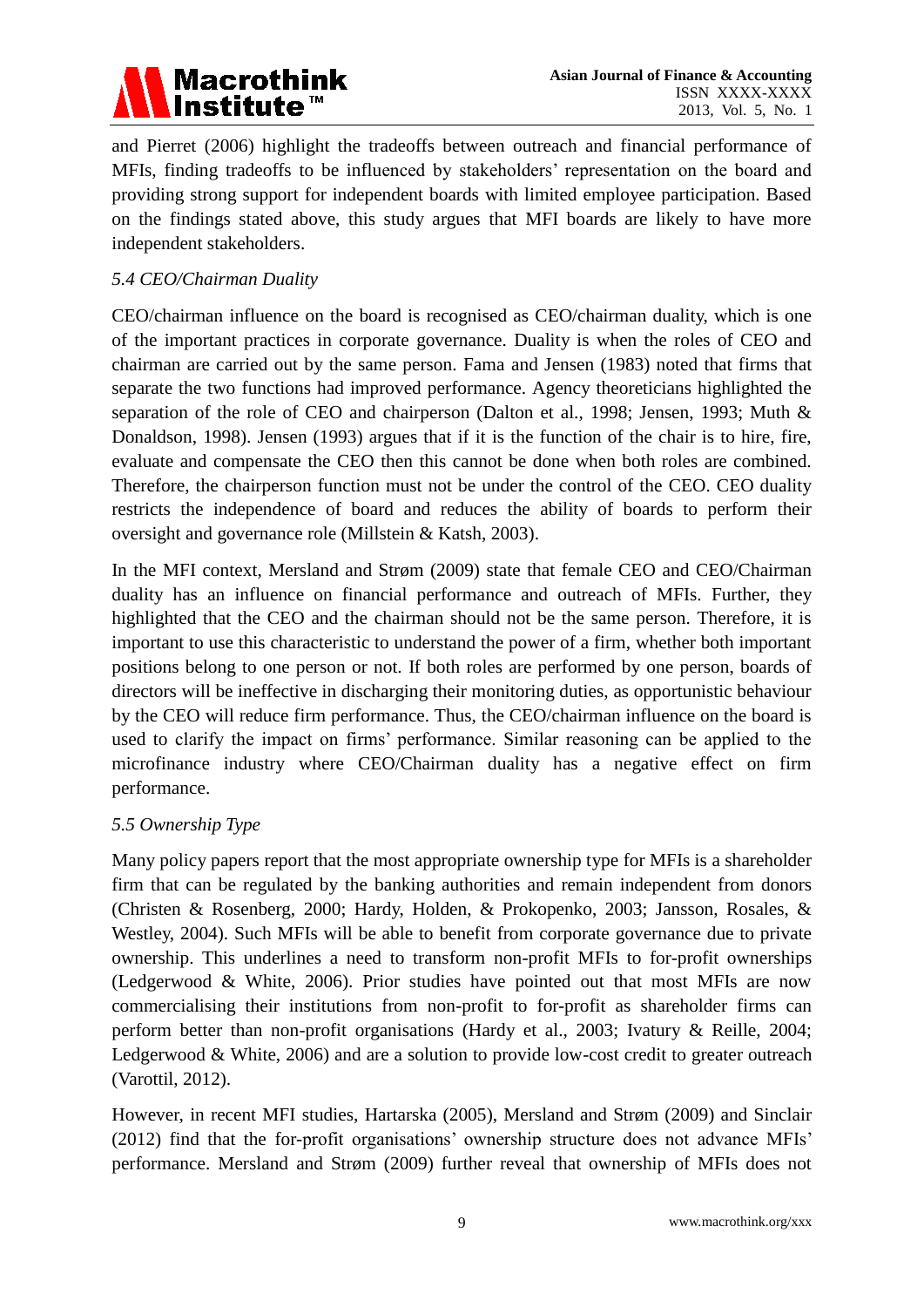

matter for firm performance. However, the relationship between firm performance and ownership is ambiguous and needs to be investigated. Based on the recent findings stated above, this study emphasised to considers the proportion of majority ownership of the firm; whether the MFI is a non-profit organisation, for-profit organisation, member-based cooperative, or shareholder-owned firm and which is likely to demonstrate better performance.

### *5.6 Corporate Mission*

The relationship between firm performance and mission statement has commonly been discussed in the strategic planning textbooks but remains unanswered (Bart & Baetz, 1998). More focus has been given to identifying the components of the mission statement. Very few studies have focused mission statement and firm performance research. Bart, Bontis, and Taggar (2001) pointed out that mission statements have a positive relationship with performance and can make a positive contribution towards performance. They also express that there are intervening variables which need to be considered when assessing the relationship between mission statement and performance. Zachary, Dana, and Israel (2008) revealed that some Israeli firms with formal and written mission statements demonstrate improved performance.

In MFI related studies, some scholars are highly concerned about the clear definition of social goals which help to structure MFI activities to reach more borrowers. Arena (2012) noted that MFIs have a problem with drifting away from their mission and it is conceived as a problem of corporate governance. Rock et al. (1998) state that it is important for MFIs to define their mission clearly and accurately communicate it to the institutional stakeholders, such as donors, lenders, staff and clients. Johnson, Malkamaki, and Wanjau (2006) explained how donor agencies were focusing on the results that MFIs achieve and were checking whether they were connected directly to the goals and objectives of MFIs. However, no studies have been conducted on how or the extent to which the mission of MFIs affects the performance of MFIs. It is argued that MFIs need to concentrate more on their dual mission, and therefore, it is important to consider the relationship between the mission of MFIs and their performance in MFI studies.

# *5.7 Internal and External Auditors*

Selecting the firm's auditor is an internal governance mechanism and links with firm performance. The internal auditor's functions offer firms an independent assurance and consulting service to evaluate and improve the effectiveness of risk management, control and governance processes (Institute of Internal Auditors [IIA], 1999). The execution of internal audit functions are highlighted in the prior literature (Antoine, 2004; Goodwin & Kent, 2003; McCollum, 2006) and governance reports (IIA Professional Guidance, 2002; New York Stock Exchange [NYSE], 2002) as a mechanism for improving a company's internal governance. If internal auditors report directly to the board and they are independent, then there is good accountability and transparency available in the firm (Mersland & Strøm, 2009; Sinclair, 2012). This study, therefore, will consider internal auditors as a good corporate governance mechanism to enhance MFI performance.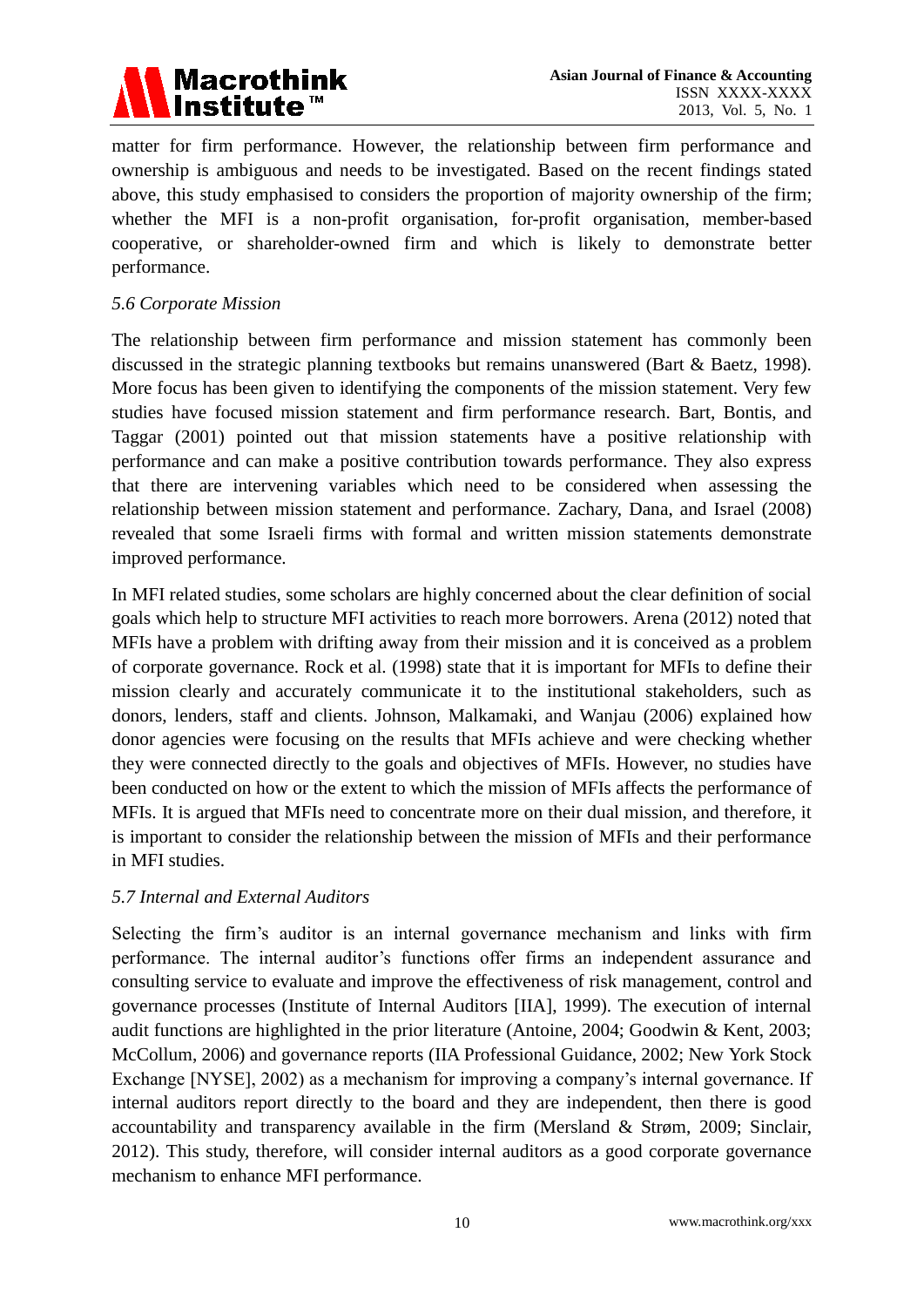

Agency theorists note a number of external controls for self-serving agents; among them are external audits (Cohen, Krishnamoorthy, & Wright, 2002). The external auditor is considered to have an effect on the efficiency of corporate governance. Fan and Wong (2005, p. 37) stated that "Our overall results suggest that external auditors play a governance role in East Asia". The monitoring function performed by external auditors is believed to play an essential role in ensuring the quality oversight that the companies have achieved in their financial reporting practices. Also external auditors can provide an assurance about the quality of the accounting information which is publicly reported and bounds the ability to extract wealth from outside stakeholders (Becker, Defond, Jiambalvo, & Subramanyam, 1998; Klein, 2002; Peasnell, Pope, & Young, 2005). Where a firm conducts external audits or reports directly to the board, and whether it issues an audited report, highly affects the performance of MFIs. Bassem (2009) and Mersland and Strøm (2009) highlighted that audited financial statements improve MFI performance and need to consider for further studies.

### *5.8 Type of Donors*

The community investment movement has clearly demonstrated that investments offering minimal returns but with social value are successful for all stakeholders particularly for the microfinance industry. The affordable housing market in USA is such a segment which has numerous government incentives for investors, like guarantee funds and the Community Reinvestment Act (CRA) to motivate banks. Thus, the proportion of funds received from non-governmental institutions and/or foreign funds needs to be evaluated.

In non-profit organisations, large donors are acting in a similar way to blockholders in for-profit organisations by ensuring that the organisation's resources are used in effective manner (de Andrés-Alonso, Romero-Merino, & Cruz, 2006). Large donor funds have their own MFIs and actively manage all their MFIs (Sinclair, 2012). Frumkin and Kim (2001) state that large donors act like efficient monitors with their skill and power by demanding detailed plans, budgets and information for each project. It is important to consider types of donors as they represent the vertical relationship with the MFI (Mersland, 2009).

### *5.9 Regulatory and Commercial Environment*

Among the external factors, the level of regulation in the microfinance sector and the commercial environment influences the manner in which MFIs deal with their performance. The current study takes into consideration the country-specific macroeconomic variables such as inflation rate, GDP growth rate, banking and financial reforms as these are considered to be the external dimension of the firm (Mersland, 2009) and they also affect the performance of MFIs (Meyer, 2002; Sinclair, 2012). Bassem (2009) stated that the international ratings and external governance mechanisms assist MFIs to reach their financial performance. MFI sector needs specific, dedicated and qualified regulators who understand this sector particularly (Sinclair, 2012). Further, he stated that the rating agencies reduce due diligence expenses and provide more information about the MFI investments.

Even though a proper regulatory environment can streamline MFI activities, the available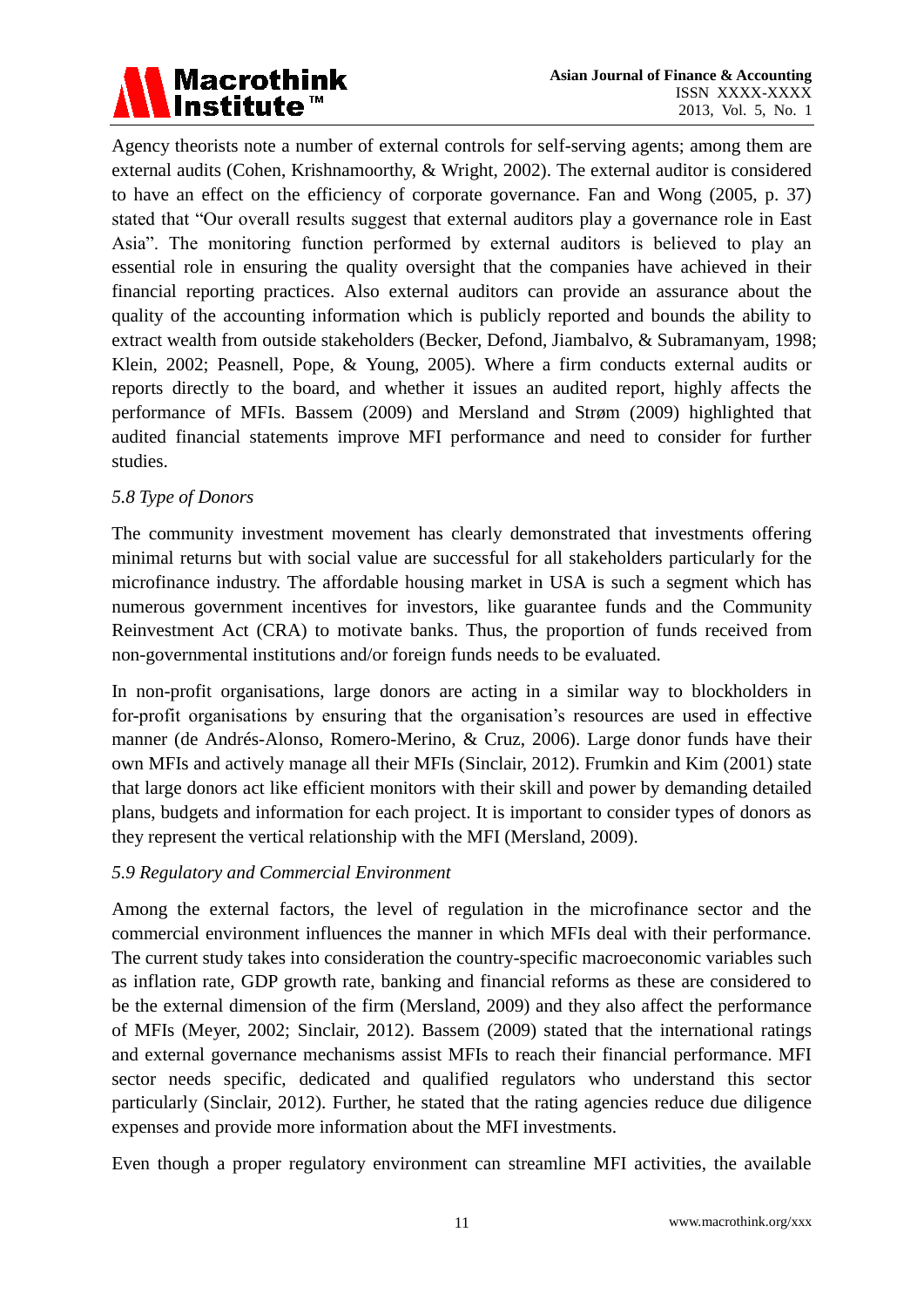

evidence indicates that it increases the cost of operation, but it is not clear whether it impacts the profitability of MFIs (Cull et al., 2007). Therefore, it is corroborating that the external governance mechanism plays a limited role in MFI performance (Hartarska, 2009; Hartarska & Nadolnyak, 2007). The inferences arising out of the regulation and commercial environment of MFIs cannot be ignored in the governance framework (Varottil, 2012). It is argued that better reforms can improve MFI performance (Christen & Rosenberg, 2000; Hardy et al., 2003; Jansson et al., 2004; Sinclair, 2012). Based on the related studies, it is important for MFIs to have better regulatory and commercial environments to perform their activities.

# **6. Conclusion**

The major contribution of this study is to introduce significant corporate governance factors that influence both the financial performance and outreach of MFIs. Consideration of the empirical investigations into the microfinance sector as they relate to corporate governance suggests a low general awareness of the impact of corporate governance. Inferences about what ought to be done as good governance in MFIs is largely based on analyses of problem cases. There have been a few studies conducted for different countries and regions. This study will fill the research gap by identifying and developing an appropriate governance structure for MFIs, which will enable them to conduct their operations with special reference to the social performance of MFIs and poor people.

Further, this study offers insights for policy makers interested regarding corporate governance practices within their country. Relationship between funding and outreach is an example that informs donors' decisions. So the role of board members in extending fiduciary responsibility to outreach will be beneficial and may be implemented. Further, this study provides guidance for selecting directors for MFI boards based on their academic and professional qualifications. For instance, the directors who are having financial qualifications to monitor the financial activities of the MFI, a social director who is ensuring that the MFI adheres to its social mission and a director representing the borrowers of the MFI; what qualifications should they have?

# **References**

Aboagye, A. Q., & Otieku, J. (2010). Are Ghanaian MFIs' performance associated with corporate governance? *Corporate Governance, 10*(3), 307-320. <http://dx.doi.org/10.1108/14720701011051938>

Adams, R., & Mehran, H. (2003). Is corporate governance different for bank holding companies? *Economic Policy Review - Federal Reserve Bank of New York, 9*(1), 123-142. Retrieved from [http://papers.ssrn.com/sol3/papers.cfm?abstract\\_id=795584](http://papers.ssrn.com/sol3/papers.cfm?abstract_id=795584)

Antoine, R. (2004). Internal audit: Spotlight shines on its new role. Retrieved from <http://accounting.smartpros.com/x45449.xml>

Arena, T. (2012). Social corporate governance and the problem of mission drift in socially-oriented microfinance institutions. *Columbia Journal of Law & Social Problems,*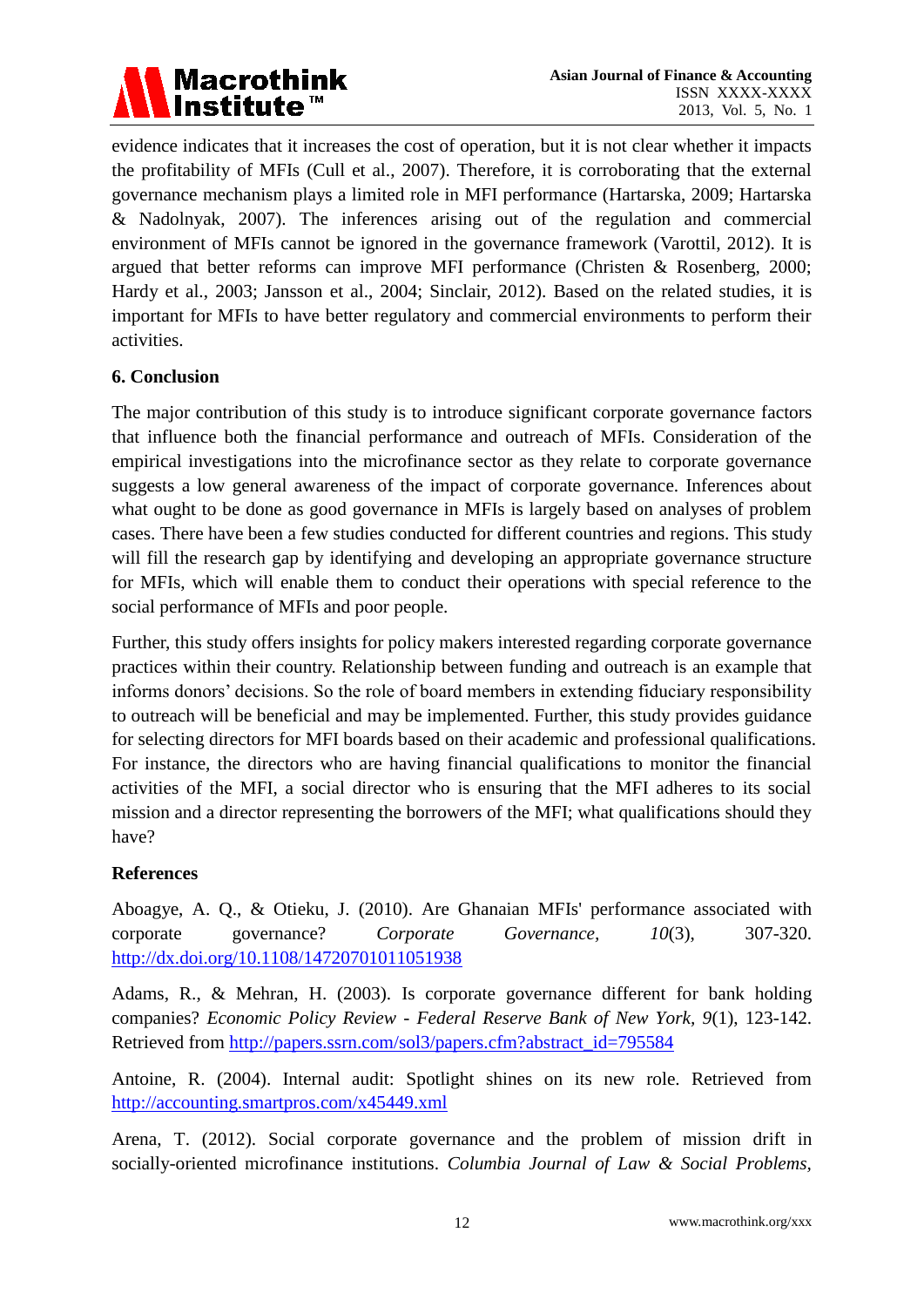

*41*(3), 269-316. Retrieved from [http://search.ebscohost.com/login.aspx?direct=true&db=aph&AN=32798348&site=ehost-liv](http://search.ebscohost.com/login.aspx?direct=true&db=aph&AN=32798348&site=ehost-live) [e](http://search.ebscohost.com/login.aspx?direct=true&db=aph&AN=32798348&site=ehost-live)

Armendariz, B., & Labie, M. (2011). *The Handbook of Microfinance*. World Scientific Publishing Co. Pte. Ltd. Retrieved from <http://www.worldscientific.com/worldscibooks/10.1142/7645>

Armendáriz de Aghion, B., & Morduch, J. (2004). Microfinance: Where do we stand? , 135-148. **Retrieved** from [http://www.pfsprogram.org/sites/default/files/G3\\_FAI\\_WhereWeStand\\_0.pdf](http://www.pfsprogram.org/sites/default/files/G3_FAI_WhereWeStand_0.pdf)

Arthur, N., Garvey, G., Swan, P., & Taylor, S. (1993). Agency theory and "management research" a comment. *Australian Journal of Management, 18*(1), 93-102. doi:10.1177/031289629301800105

Barr, M. S., Kumar, A., & Litan, R. E. (2007). *Building Inclusive Financial Systems: A Framework for Financial Access*. Washington, D.C Brookings Institution Press.

Bart, C. K., & Baetz, M. C. (1998). The relationship between mission statements and firm performance: An exploratory study. *Journal of Management Studies, 35*(6), 823-853. doi:10.1111/1467-6486.00121

Bart, C. K., Bontis, N., & Taggar, S. (2001). A model of the impact of mission statements on firm performance. *Management Decision, 39*(1), 19-35. doi:10.1108/eum0000000005404

Bassem, B. S. (2009). Governance and performance of microfinance institutions in Mediterranean countries. *Journal of Business Economics and Management, 10*(1), 31-43. <http://dx.doi.org.ezproxy.waikato.ac.nz/10.3846/1611-1699.2009.10.31-43>

Bathula, H. (2008). *Board characteristics and firm performance: evidence from New Zealand*. AUT University. Retrieved from<http://hdl.handle.net/10292/376>

Becker, C. L., Defond, M. L., Jiambalvo, J. J., & Subramanyam, K. R. (1998). The effect of audit quality on earnings management. *Contemporary Accounting Research, 15*(1), 1-24. doi:10.1111/j.1911-3846.1998.tb00547.x

Berenbach, S., & Churchill, C. (1997). *Regulation and supervision of microfinance institutions Experiences from Latin America Asia and Africa*. Washington, D.C.: USAID. Retrieved from the state of the state of the state of the state of the state of the state of the state of the state of the state of the state of the state of the state of the state of the state of the state of the state of

[http://centerforfinancialinclusionblog.files.wordpress.com/2011/10/regulation-and-supervisio](http://centerforfinancialinclusionblog.files.wordpress.com/2011/10/regulation-and-supervision-of-microfinance-institutions.pdf) [n-of-microfinance-institutions.pdf](http://centerforfinancialinclusionblog.files.wordpress.com/2011/10/regulation-and-supervision-of-microfinance-institutions.pdf)

Bhagat, S., & Black, B. (1999). The uncertain relationship between board composition and firm performance. *Business Lawyer, 54*(3), 921-921. Retrieved from <http://www.jstor.org/stable/40687871>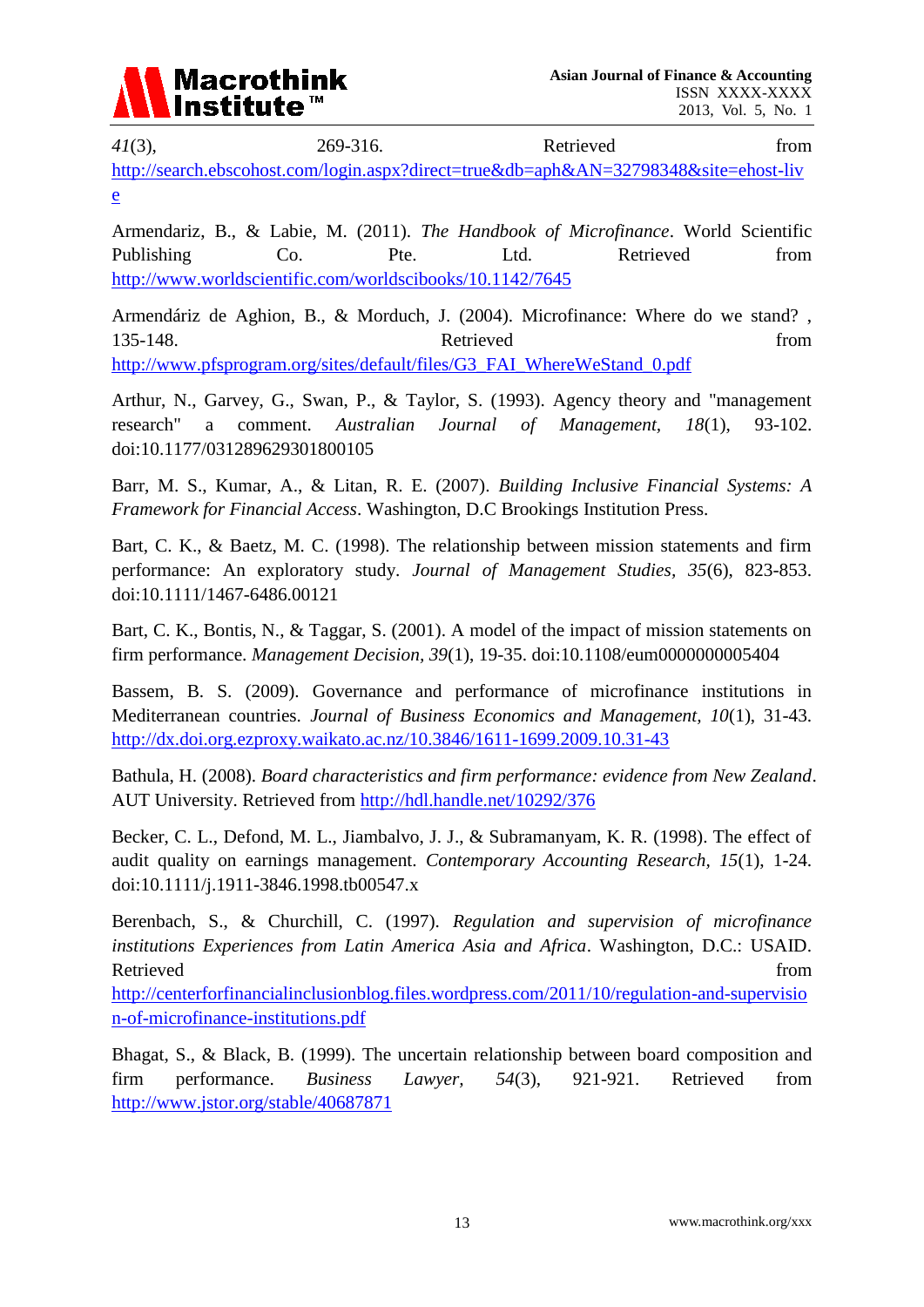

Brau, J. C., Hiatt, S., & Woodworth, W. (2009). Evaluating impacts of microfinance institutions using Guatemalan data. *Managerial Finance, 35*(12), 953-974. doi:10.1108/03074350911000025

Brickley, J. A., Coles, J. L., & Terry, R. L. (1994). Outside directors and the adoption of poison pills. *Journal of Financial Economics, 35*(3), 371-390. doi:10.1016/0304-405x(94)90038-8

Brown, A., & Gladwell, S. (2009). An update on corporate governance in the wake of the credit crisis. *Financial Services Quarterly*. Retrieved from [http://www.bellgully.co.nz/newsletters/24financial/FSQ\\_autumn\\_2009.pdf](http://www.bellgully.co.nz/newsletters/24financial/FSQ_autumn_2009.pdf)

Brunnermeier, M. K. (2009). Deciphering the liquidity and credit crunch 2007-2008. *Journal of Economic Perspectives, 23*(1), 77-100. doi:10.1257/jep.23.1.77

Burke, R. J. (1997). Women on corporate boards of directors: A needed resource. *Journal of Business Ethics, 16*(9), 909-915. doi:10.1023/a:1017987220508

Calderón, C., & Liu, L. (2003). The direction of causality between financial development and economic growth. *Journal of Development Economics, 72*(1), 321-334. doi:10.1016/s0304-3878(03)00079-8

Carter, D. A., Simkins, B. J., & Simpson, W. G. (2003). Corporate governance, board diversity, and firm value. *Financial Review, 38*(1), 33-53. doi:10.1111/1540-6288.00034

Caudill, S. B., Gropper, D. M., & Hartarska, V. (2009). Which microfinance institutions are becoming more cost effective with time? Evidence from a mixture model. *Journal of Money, Credit and Banking, 41*(4), 651-672. doi:10.1111/j.1538-4616.2009.00226.x

CGAP. (2004). *Annual Report 2004*. Washington, DC: Consultative Group to Assist the Poor, The World Bank. Retrieved from [http://www.cgap.org/gm/document-1.9.41932/CGAP\\_Annual\\_Report\\_2004.pdf](http://www.cgap.org/gm/document-1.9.41932/CGAP_Annual_Report_2004.pdf)

Christen, R. P., & Rosenberg, R. (2000). *The rush to regulate: Legal frameworks for microfinance*. CGAP. Retrieved from <http://www.cgap.org/publications/rush-regulate-legal-frameworks-microfinance>

Chung, K. H., Wright, P., & Kedia, B. (2003). Corporate governance and market valuation of capital and R&D investments. *Review of Financial Economics, 12*(2), 161-172. doi:10.1016/s1058-3300(02)00063-0

Claessens, S. (2006). Competitive implications of cross-border banking. *World Bank Policy Research Working Paper No. 3854*. Retrieved from [http://papers.ssrn.com/sol3/papers.cfm?abstract\\_id=922980](http://papers.ssrn.com/sol3/papers.cfm?abstract_id=922980)

Cohen, J., Krishnamoorthy, G., & Wright, A. M. (2002). Corporate governance and the audit process. *Contemporary Accounting Research, 19*(4), 573-594. doi:10.1506/983m-epxg-4y0r-j9yk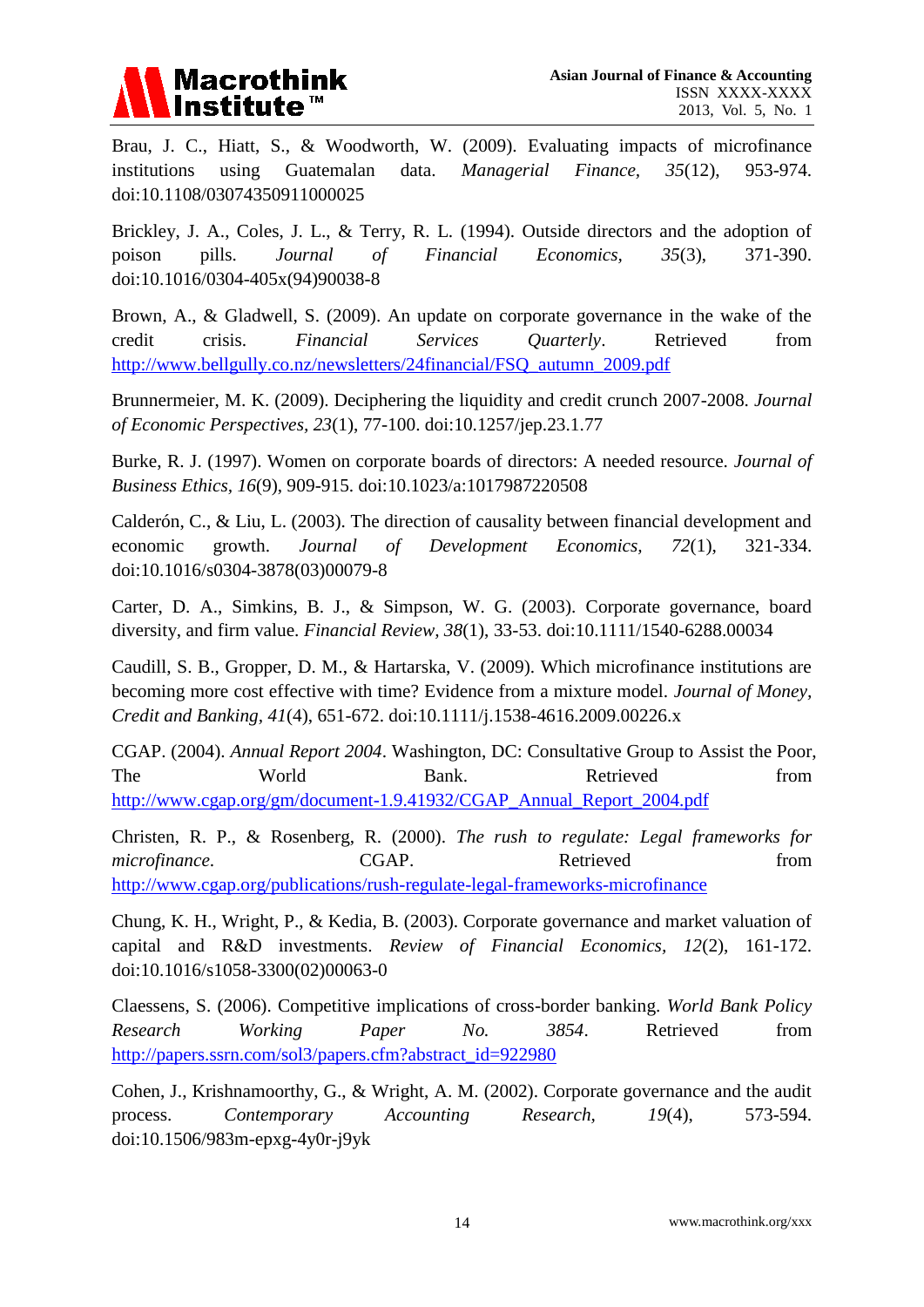

Coles, J. L., Daniel, N. D., & Naveen, L. (2008). Boards: Does one size fit all? *Journal of Financial Economics, 87*(2), 329-356. doi:10.1016/j.jfineco.2006.08.008

CSFI. (2008). *Microfinance Banana Skins 2008: Risk in a booming industry*. United Kingdom: Centre for the Study of Financial Innovation (CSFI). Retrieved from [http://www.cgap.org/gm/document-1.9.2956/MF\\_BananaSkins2008.pdf](http://www.cgap.org/gm/document-1.9.2956/MF_BananaSkins2008.pdf)

Cull, R., Demirgüç-Kunt, A., & Morduch, J. (2007). Financial performance and outreach: A global analysis of leading microbanks. *The Economic Journal, 117*(517), F107-F133. doi:10.1111/j.1468-0297.2007.02017.x

Dahya, J., Dimitrov, O., & McConnell, J. J. (2008). Dominant shareholders, corporate boards, and corporate value: A cross-country analysis. *Journal of Financial Economics, 87*(1), 73-100. doi:10.1016/j.jfineco.2006.10.005

Daily, C. M., Certo, S. T., & Dalton, D. R. (1999). A decade of corporate women: Some progress in the boardroom, none in the executive suite. *Strategic Management Journal, 20*(1), 93-99. doi:10.1002/(SICI)1097-0266(199901)20:1<93::AID-SMJ18>3.0.CO;2-7

Daily, C. M., Certo, S. T., & Dalton, D. R. (2000). The future of corporate women: Progress toward the executive suite and the boardroom. In R. J. Burke & M. C. Mattis (Eds.), *Women on corporate boards of directors: International challenges and opportunities*. Netherlands: Kluwer Academic Publishers.

Daily, C. M., & Dalton, D. R. (1997). Separate, but not independent: Board leadership structure in large corporations. *Corporate Governance, 5*(3), 126-136. doi:10.1111/1467-8683.00053

Daily, C. M., & Dalton, D. R. (2003). Women in the boardroom: A business imperative. *The Journal of Business Strategy, 24*(5), 8-9. Retrieved from <http://www.emeraldinsight.com/journals.htm?articleid=1491470>

Daley-Harris, S. (2006). *State of the microcredit summit campaign report 2006*. Washington, DC: Microcredit summit campaign

Dalton, D. R., Daily, C. M., Ellstrand, A. E., & Johnson, J. L. (1998). Meta-analytic reviews of board composition, leadership structure, and financial performance. *Strategic Management Journal, 19*(3), 269-290. doi:10.1002/(SICI)1097-0266(199803)19:3<269::AID-SMJ950>3.3.CO;2-B

Dalton, D. R., Daily, C. M., Johnson, J. L., & Ellstrand, A. E. (1999). Number of directors and financial performance: A meta-analysis. *The Academy of Management Journal, 42*(6), 674-686. Retrieved from<http://www.jstor.org/stable/10.2307/256988?origin=api>

de Andrés-Alonso, P., Romero-Merino, M. E., & Cruz, N. M. (2006). The governance of nonprofit organizations: Empirical evidence from nongovernmental development organizations in Spain. *Nonprofit and Voluntary Sector Quarterly, 35*(4), 588-604. doi:10.1177/0899764006289765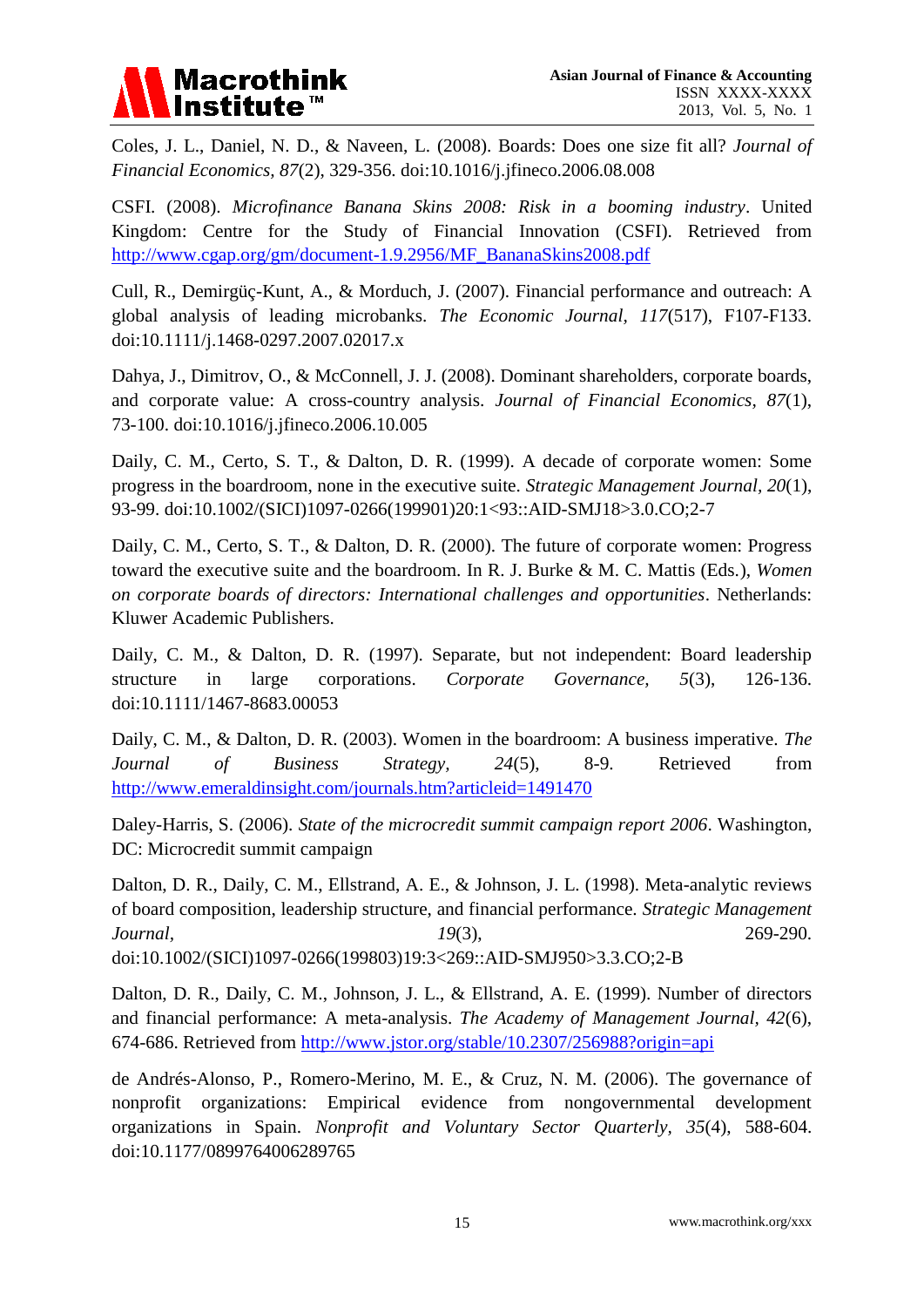

Erdal, D., Oguzhan, A., & Ahmet, I. (2011). The Direction of Causality between Financial Development and Economic Growth: Evidence from Turkey. *International Journal of Management,* 28(1), 3-19. Retrieved from <http://connection.ebscohost.com/c/articles/58663016>

Erkens, D. H., Hung, M., & Matos, P. (2012). Corporate governance in the 2007–2008 financial crisis: Evidence from financial institutions worldwide. *Journal of Corporate Finance, 18*(2), 389-411. doi:10.1016/j.jcorpfin.2012.01.005

Fama, E. F., & Jensen, M. C. (1983). Separation of ownership and control. *Journal of Law & Economics, 26*, 301-325. Retrieved from<http://www.jstor.org/stable/725104>

Fan, J. P. H., & Wong, T. J. (2005). Do external auditors perform a corporate governance role in emerging markets? Evidence from East Asia. *Journal of Accounting Research, 43*(1), 35-72. doi:10.1111/j.1475-679x.2004.00162.x

Farrell, K. A., & Hersch, P. L. (2005). Additions to corporate boards: The effect of gender. *Journal of Corporate Finance, 11*(1), 85-106. doi:10.1016/j.jcorpfin.2003.12.001

Fields, M. A., & Keys, P. Y. (2003). The emergence of corporate governance from Wall St. to Main St.: Outside directors, board diversity, earnings management, and managerial incentives to bear risk. *Financial Review, 38*(1), 1-24. oi:10.1111/1540-6288.00032

Frumkin, P., & Kim, M. T. (2001). Strategic positioning and the financing of nonprofit organizations: Is efficiency rewarded in the contributions marketplace? *Public Administration Review, 61*(3), 266-275. doi:10.1111/0033-3352.00029

Gant, R., de Silva, D., Atapattu, A., & Durrant, S. (2002). *National microfinance study of Sri Lanka: Survey of practices and policies*. Australia: Australian Agency for International Development. Retrieved from  $\alpha$ <http://www.microfinancegateway.org/gm/document-1.9.27354/219.pdf>

Gobezie, G. (2005). Livelihoods through micro-enterprise services? Assessing supply and demand constraints for microfinance in Ethiopia (with particular reference to the Amhara Region) *3rd International Conference on the Ethiopian Economy* (pp. 1-39). Addis Ababa, Ethiopia: Ethiopian Economic Association June 2-4, 2005.

Goodwin, J., & Kent, P. (2003). *Factors affecting the voluntary use of internal audit, working paper* University of Queensland, St Lucia/Queensland University of Technology Brisbane, Australia.

Hardy, D. C. D. I. O., Holden, P., & Prokopenko, V. (2003). *Microfinance Institutions and Public Policy*. Policy Reform

Hartarska, V. (2005). Governance and performance of microfinance institutions in Central and Eastern Europe and the newly independent states. *World Development, 33*(10), 1627-1643. doi:10.1016/j.worlddev.2005.06.001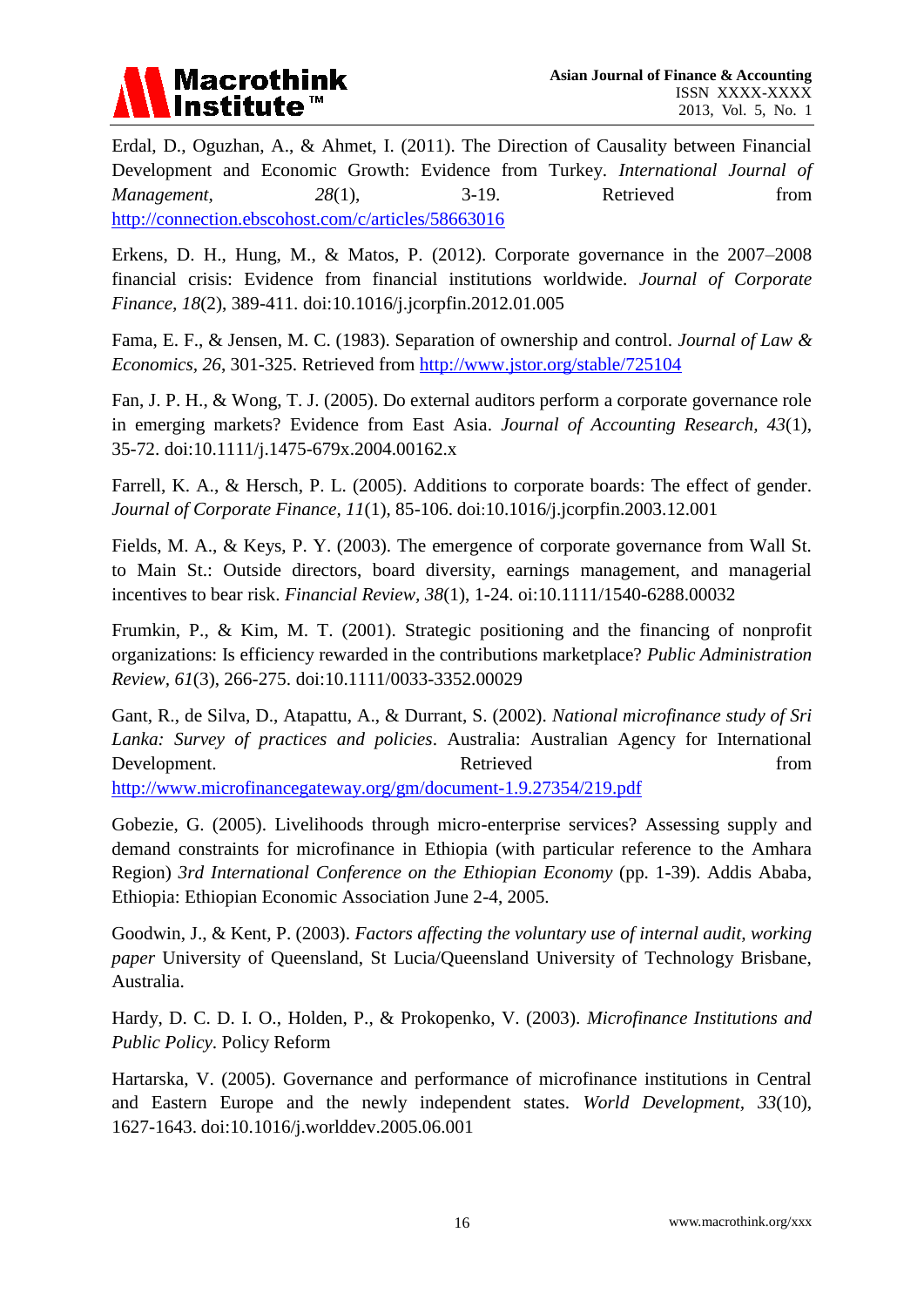

Hartarska, V. (2009). The impact of outside control in microfinance. *Managerial Finance, 35*(12), 975-989. doi:10.1108/03074350911000034

Hartarska, V., & Nadolnyak, D. (2007). Do regulated microfinance institutions achieve better sustainability and outreach? Cross-country evidence. *Applied Economics, 39*(10), 1207-1222. doi:10.1080/00036840500461840

Hermalin, B. E., & Weisbach, M. S. (2003). Boards of directors as an endogenously determined institution: A survey of the economic literature. *Economic Policy Review - Federal Reserve Bank of New York, 9*(1), 7-26. Retrieved from <http://ideas.repec.org/a/fip/fednep/y2003iaprp7-26nv.9no.1.html>

Hermes, N., & Lensink, R. (2011). Microfinance: Its impact, outreach, and sustainability. *World Development, 39*(6), 875-881. doi:10.1016/j.worlddev.2009.10.021

Hillman, A. J., Cannella, A. A., & Harris, I. C. (2002). Women and racial minorities in the boardroom: How do directors differ? *Journal of Management, 28*(6), 747-763. doi:10.1016/s0149-2063(02)00192-7

Hillman, A. J., Cannella, A. A., & Paetzold, R. L. (2000). The resource dependence role of corporate directors: Strategic adaptation of board composition in response to environmental change. *Journal of Management Studies, 37*(2), 235-256. doi:10.1111/1467-6486.00179

Hillman, A. J., & Dalziel, T. (2003). Boards of directors and firm performance: Integrating agency and resource dependence perspectives. *The Academy of Management Review, 28*(3), 383-396. doi:10.2307/30040728

Hossain, M., Cahan, S. F., & Adams, M. B. (2000). The investment opportunity set and the voluntary use of outside directors: New Zealand evidence. *Accounting and Business Research, 30*(4), 263-273. Retrieved from [http://www.emeraldinsight.com/bibliographic\\_databases.htm?id=1349290&](http://www.emeraldinsight.com/bibliographic_databases.htm?id=1349290&)

Houssem, R., & Hassene Ben, M. (2011). The Causality between financial development and economic growth: Panel data cointegration and GMM system approaches. *International Journal of Economics and Finance, 3*(1), 143 - 151.

Huse, M., & Solberg, A. G. (2006). Gender-related boardroom dynamics: How Scandinavian women make and can make contributions on corporate boards. *Women in Management Review, 21*(2), 113-130. doi:10.1108/09649420610650693

IIA Professional Guidance. (2002). Recommendation for improving corporate governance. *Internal Auditor, 68*

Institute of Internal Auditors [IIA]. (1999). Definition of International Auditing (The Institute of Internal Auditors, Altamonte Springs, Florida). Retrieved from [http://www.iia.org.uk/en/Knowledge\\_Centre/global\\_professional\\_guidance/Definition.cfm](http://www.iia.org.uk/en/Knowledge_Centre/global_professional_guidance/Definition.cfm)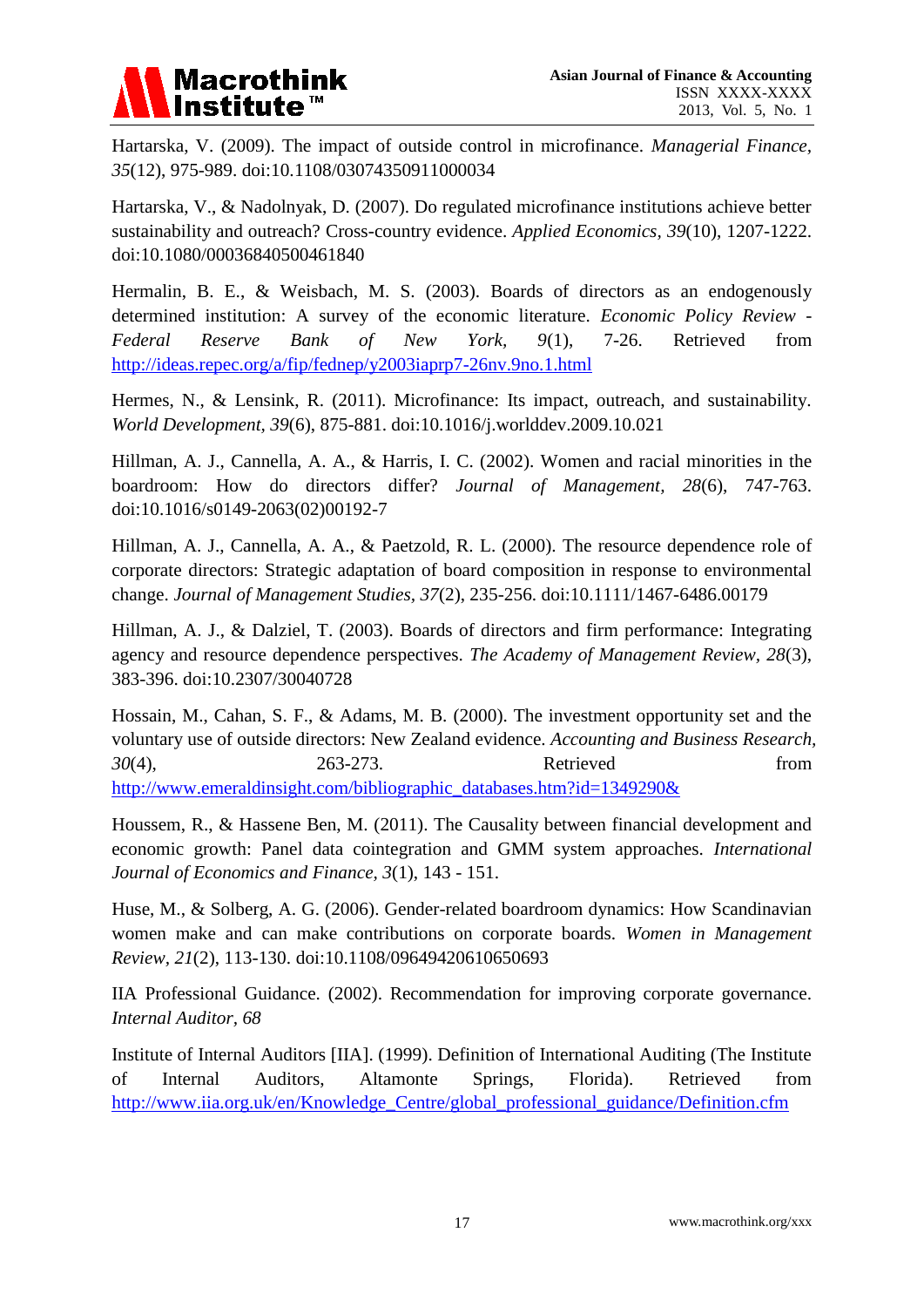

Ivatury, G., & Reille, X. (2004). *Foreign Investment in Microfinance: Debt and Equity from Quasi-Commercial Investors* (Focus Notes: 25). Washington, DC: Consultative Group to Assist the Poor (CGAP), The World Bank

Jansson, T., Rosales, R., & Westley, G. (2004). *Principles and practices for regulating and supervising microfinance*. Washington, DC: Inter-American Development Bank

Jeanneney, S., Hua, P., & Liang, Z. (2006). Financial development, economic efficiency and productivity growth: Evidence from China. *The Developing Economies, 44*(1), 27-52. doi:10.1111/j.1746-1049.2006.00002.x

Jensen, M. C. (1993). The modern industrial revolution, exit, and the failure of internal control systems. *The Journal of Finance, 48*(3), 831-880. doi:10.1111/j.1540-6261.1993.tb04022.x

Johnson, S., Malkamaki, M., & Wanjau, K. (2006). Tackling the 'frontiers' of microfinance in global analysis of leading microbanks. *Economic Journal, 117*(517), 107-133.

Kasey, K., Thompson, S., & Wright, M. (1997). *Corporate Governance: Economic and Financial Issues*. Oxford, UK: Oxford University Press.

Kathryn, I. (2005). Building inclusive financial sectors: The road to growth and poverty reduction. *Journal of International Affairs, 58*(2), 65-68.

Kiel, G. C., & Nicholson, G. J. (2003). Board composition and corporate performance: How the Australian experience informs contrasting theories of corporate governance. *Corporate Governance: An International Review, 11*(3), 189-205. doi:10.1111/1467-8683.00318

King, R. G., & Levine, R. (1993). Finance, entrepreneurship and growth. *Journal of Monetary Economics, 32*(3), 513-542. doi:10.1016/0304-3932(93)90028-e

Kirkpatrick, C., & Maimbo, S. M. (2002). The implications of the evolving microfinance agenda for regulatory and supervisory policy. *Development Policy Review, 20*(3), 293-304. doi:10.1111/1467-7679.00172

Klein, A. (1998). Firm performance and board committee structure. *The Journal of Law and Economics, 41*(1), 275-304. doi:10.1086/467391

Klein, A. (2002). Audit committee, board of director characteristics, and earnings management. *Journal of Accounting and Economics, 33*(3), 375-400. doi:10.1016/s0165-4101(02)00059-9

Kula, V. (2005). The Impact of the Roles, Structure and Process of Boards on Firm Performance: evidence from Turkey. *Corporate Governance: An International Review, 13*(2), 265-276. doi:10.1111/j.1467-8683.2005.00421.x

Kyereboah-Coleman, A. (2007). The impact of capital structure on the performance of microfinance institutions. *The Journal of Risk Finance, 8*(1), 56-71. doi:10.1108/15265940710721082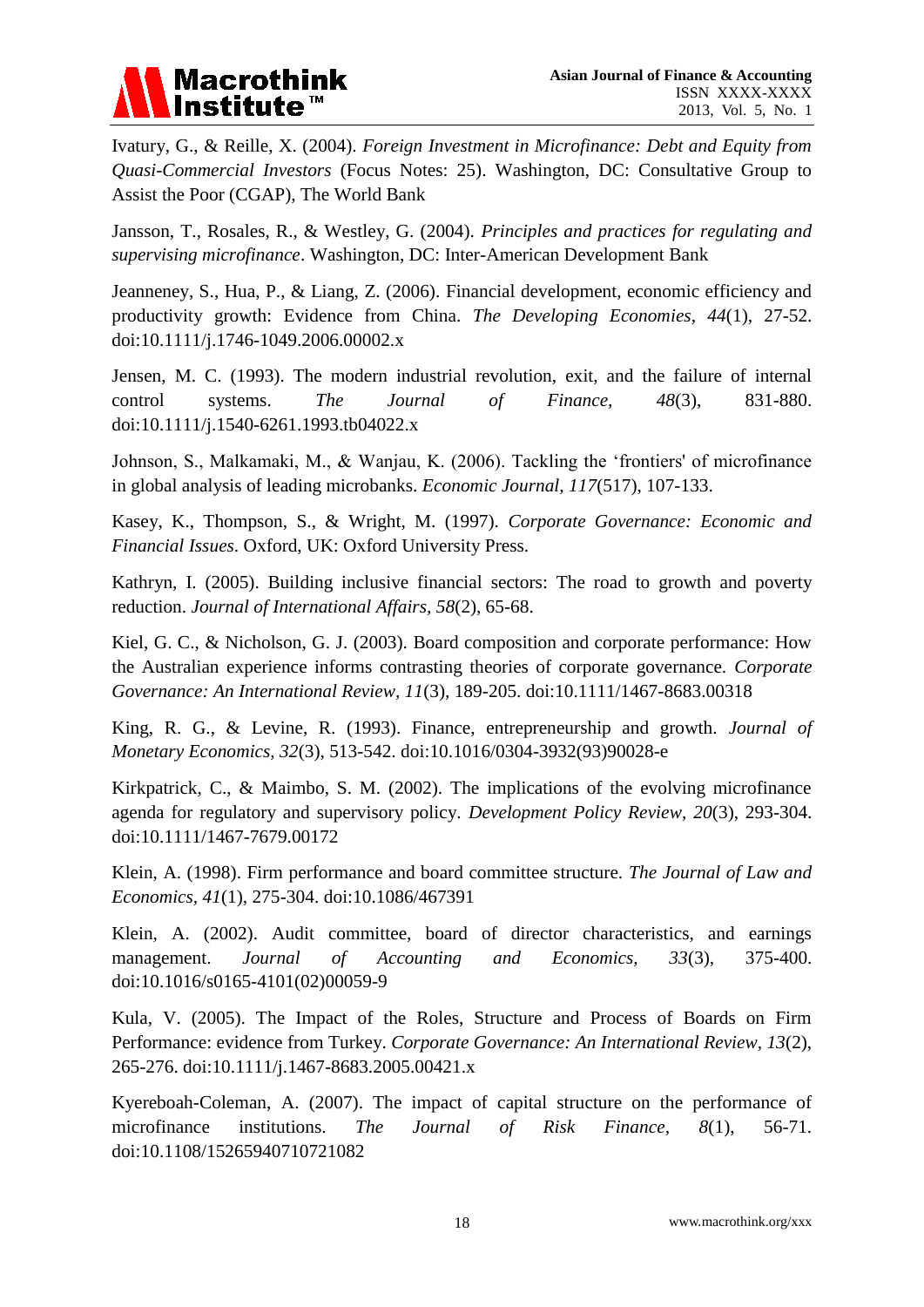

Kyereboah-Coleman, A., & Biekpe, N. (2006). The relationship between board size board composition, CEO duality, and firm performance: experience from Ghana. *Corporate Ownership and Control, 4*(2), 114-122.

Kyereboah-Coleman, A., & Osei, K. A. (2008). Outreach and profitability of microfinance institutions: the role of governance. *Journal of Economic Studies, 35*(3/4), 236-248. doi:10.1108/01443580810887797

Labie, M. (2001). Corporate governance in microfinance organizations: A long and winding road. *Management Decision, 39*(4), 296-301. doi[:10.1108/00251740110391466](http://dx.doi.org/10.1108/00251740110391466)

Lapenu, C., & Pierret, D. (2006). *Handbook for the Analysis of the Governance of Microfinance Institutions*. IFAD. Retrieved from <http://www.ifad.org/ruralfinance/pub/handbook.pdf>

Ledgerwood, J., & White, V. (2006). *Transforming microfinance institutions: providing full financial services to the poor*.

Lorsch, J. W., & MacIver, E. (1989). *Pawns Or Potentates: The Reality of America's Corporate Boards*. **Boards**. **Retrieved from** [http://books.google.co.nz/books?id=ds0T7\\_5R1N8C&printsec=frontcover&source=gbs\\_ge\\_s](http://books.google.co.nz/books?id=ds0T7_5R1N8C&printsec=frontcover&source=gbs_ge_summary_r&cad=0#v=onepage&q&f=false) [ummary\\_r&cad=0#v=onepage&q&f=false](http://books.google.co.nz/books?id=ds0T7_5R1N8C&printsec=frontcover&source=gbs_ge_summary_r&cad=0#v=onepage&q&f=false)

Lynall, M. D., Golden, B. R., & Hillman, A. J. (2003). Board Composition from Adolescence to Maturity: A Multitheoretic View. *The Academy of Management Review, 28*(3), 416-431. doi:10.5465/AMR.2003.10196743

Mattis, M. C. (2000). Women Corporate Directors in the United States. In R. J. Burke & M. C. Mattis (Eds.), *Women on corporate boards of directors: International challenges and opportunities*. Netherland: Kluwer Academic Publishers.

McCollum, T. (2006). On the road to good governance. *The Internal Auditor, 63*(5), 40-46.

Mersland, R. (2009). *Corporate governance and ownership in microfinance organizations*. University of Agder, Kristiansand, Norway. Retrieved from [http://brage.bibsys.no/hia/bitstream/URN:NBN:no-bibsys\\_brage\\_10691/1/Mersland\\_Phd\\_20](http://brage.bibsys.no/hia/bitstream/URN:NBN:no-bibsys_brage_10691/1/Mersland_Phd_2009.pdf) [09.pdf](http://brage.bibsys.no/hia/bitstream/URN:NBN:no-bibsys_brage_10691/1/Mersland_Phd_2009.pdf) 

Mersland, R. (2011). The governance of non-profit micro finance institutions: Lessons from history. *Journal of Management & Governance, 15*(3), 327-348. doi:10.1007/s10997-009-9116-7

Mersland, R., & Strøm, R. Ø. (2009). Performance and governance in microfinance institutions. *Journal of Banking and Finance, 33*, 662-669. <http://dx.doi.org/10.1016/j.jbankfin.2008.11.009>

Mersland, R., & Strøm, R. Ø. (2010). Microfinance Mission Drift? *World Development, 38*(1), 28-36. doi:10.1016/j.worlddev.2009.05.006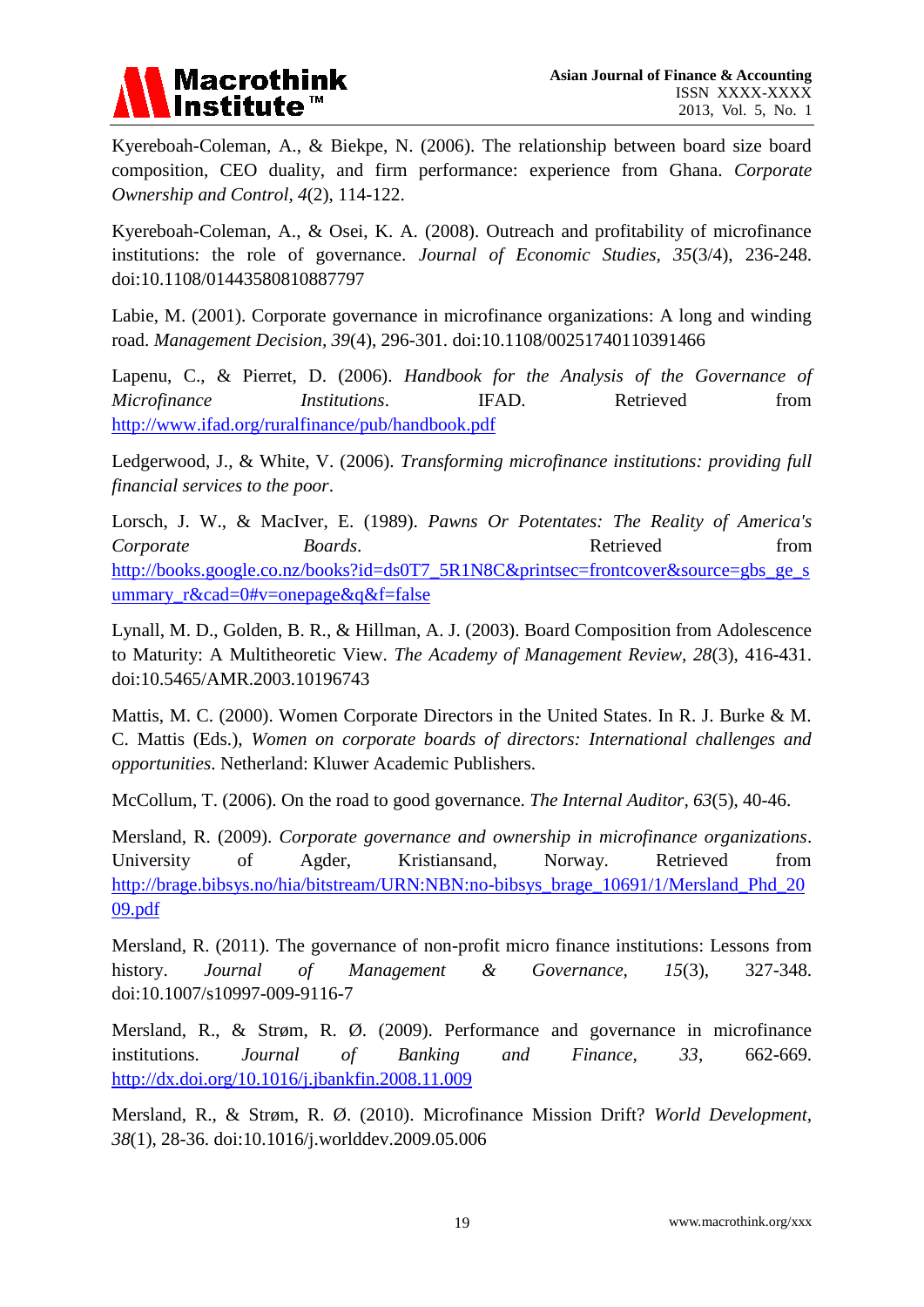

Meyer, R. L. (2002). *Track Record of Financial Institutions in Assisting the Poor in Asia* (Vol. 49). Tokyo, Japan: Asian development bank institute (ADBI). Retrieved from <http://ideas.repec.org/p/ess/wpaper/id2284.html>

Milliken, F. J., & Martins, L. L. (1996). Searching for common threads: Understanding the multiple effects of diversity in organizational groups. *The Academy of Management Review, 21*(2), 402-433. Retrieved from<http://www.jstor.org/stable/258667>

Millstein, I. M., & Katsh, S. M. (2003). *The limits of corporate power: Existing constraints on the exercise of corporate discretion*. Retrieved from [http://books.google.co.nz/books?hl=en&lr=&id=WySfjuC1oagC&oi=fnd&pg=PR9&dq=The](http://books.google.co.nz/books?hl=en&lr=&id=WySfjuC1oagC&oi=fnd&pg=PR9&dq=The+limits+of+corporate+power:+Existing+constraints+on+the+exercise+of+corporate+discretion.&ots=WROIAcB0I2&sig=U912EOVKHG6UeNaJiX24-6QX-Iw) [+limits+of+corporate+power:+Existing+constraints+on+the+exercise+of+corporate+discreti](http://books.google.co.nz/books?hl=en&lr=&id=WySfjuC1oagC&oi=fnd&pg=PR9&dq=The+limits+of+corporate+power:+Existing+constraints+on+the+exercise+of+corporate+discretion.&ots=WROIAcB0I2&sig=U912EOVKHG6UeNaJiX24-6QX-Iw) [on.&ots=WROIAcB0I2&sig=U912EOVKHG6UeNaJiX24-6QX-Iw](http://books.google.co.nz/books?hl=en&lr=&id=WySfjuC1oagC&oi=fnd&pg=PR9&dq=The+limits+of+corporate+power:+Existing+constraints+on+the+exercise+of+corporate+discretion.&ots=WROIAcB0I2&sig=U912EOVKHG6UeNaJiX24-6QX-Iw)

Ming-Yee, H. (2007). *The International Funding of Microfinance Institutions: An Overview*. LuxFLAG. **Retrieved** from [http://www.microfinance.lu/fileadmin/media/Publications/downloads/etudes/MF\\_intermediat](http://www.microfinance.lu/fileadmin/media/Publications/downloads/etudes/MF_intermediation_overview_01.pdf) [ion\\_overview\\_01.pdf](http://www.microfinance.lu/fileadmin/media/Publications/downloads/etudes/MF_intermediation_overview_01.pdf)

Muth, M., & Donaldson, L. (1998). Stewardship theory and board structure: a contingency approach. *Corporate Governance, 6*(1), 5-28. doi:10.1111/1467-8683.00076

New York Stock Exchange [NYSE]. (2002). *Corporate Accountability and Listing Standards Committee*. New York: NY:

Oster, S. M. (1995). *Strategic Management of Nonprofit Organizations: Theory and Cases*. Retrieved from the state of the state of the state of the state of the state of the state of the state of the state of the state of the state of the state of the state of the state of the state of the state of the state of

[http://www.amazon.com/Strategic-Management-Nonprofit-Organizations-Theory/dp/019508](http://www.amazon.com/Strategic-Management-Nonprofit-Organizations-Theory/dp/0195085035#reader_0195085035) [5035#reader\\_0195085035](http://www.amazon.com/Strategic-Management-Nonprofit-Organizations-Theory/dp/0195085035#reader_0195085035)

Pearce, J. A., & Zahra, S. A. (1989). Boards of Directors and Corporate Financial Performance: A Review and Integrative Model. *Journal of Management, 15*(2), 291-334. doi:10.1177/014920638901500208

Pearce, J. A., & Zahra, S. A. (1991). The Relative Power of CEOs and Boards of Directors: Associations with Corporate Performance. *Strategic Management Journal, 12*(2), 135-153. doi:10.1002/smj.4250120205

Peasnell, K. V., Pope, P. F., & Young, S. (2005). Board Monitoring and Earnings Management: Do Outside Directors Influence Abnormal Accruals? *Journal of Business Finance & Accounting, 32*(7‐8), 1311-1346. doi:10.1111/j.0306-686X.2005.00630.x

Pfeffer, J. (1972). Size and composition of corporate boards of directors: The organization and its environment. *Administrative Science Quarterly, 17*(2), 218-228. Retrieved from <http://www.jstor.org/stable/2393956>

Reille, X., & Forster, S. (2008). *Foreign capital investment in microfinance: Balancing social and financial returns*. Washington, D.C. USA: CGAP. Retrieved from <http://www.cgap.org/gm/document-1.9.2584/FN44.pdf>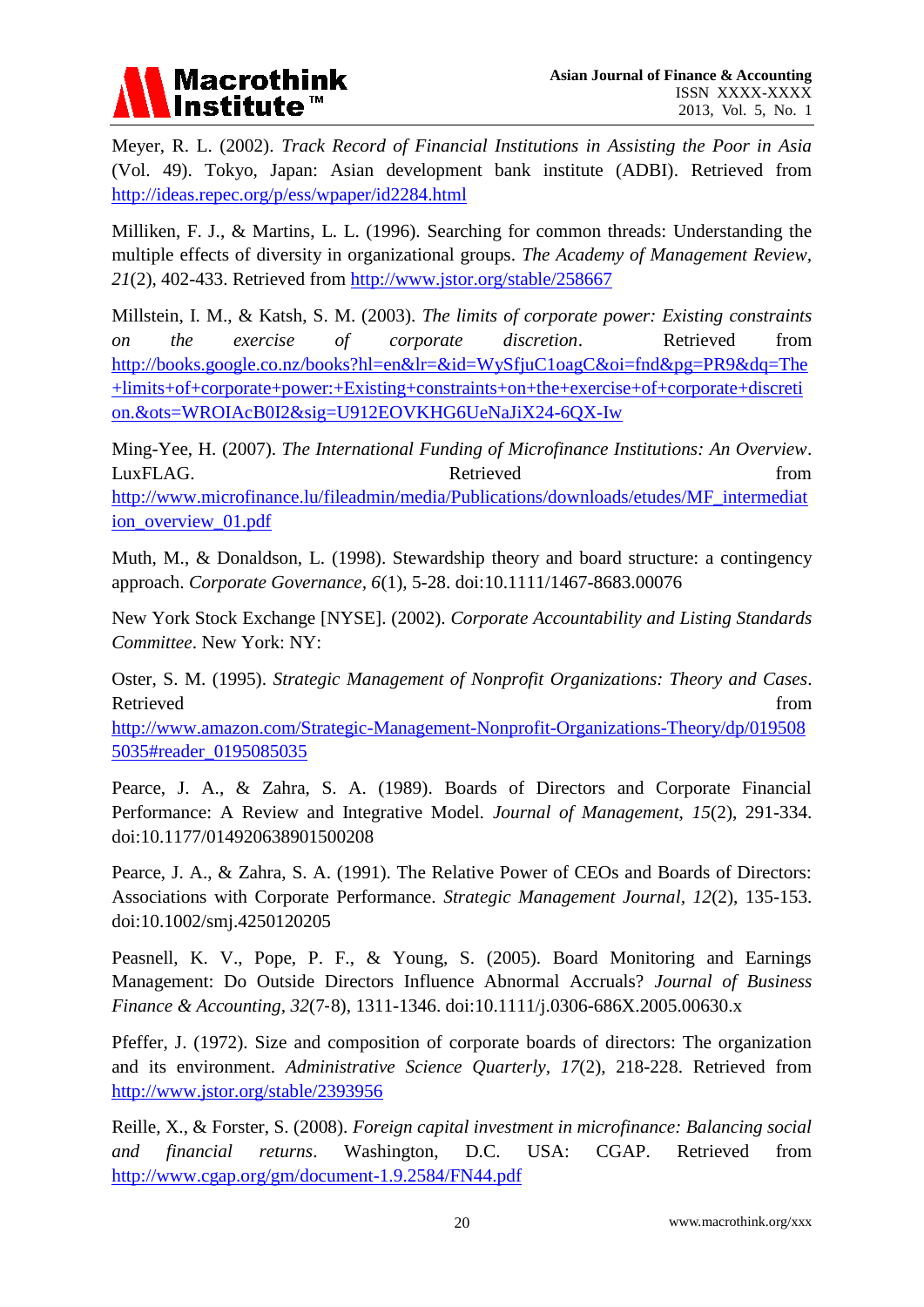

Reille, X., Forster, S., & Rozas, D. (2011). *Foreign Capital Investment in Microfinance: Reassessing financial and social returns*. Washington, DC: Consultative Group to Assist the Poor (CGAP). Retrieved from <http://www.cgap.org/publications/foreign-capital-investment-microfinance>

Roberts, J., McNulty, T., & Stiles, P. (2005). Beyond agency conceptions of the work of the non-executive director: Creating accountability in the boardroom. *British Journal of Management, 16*(s1), S5-S26. doi:10.1111/j.1467-8551.2005.00444.x

Robinson, M. S. (2001). The microfinance revolution:sustainable finance for the poor (pp. 1-3). Washington, DC: World Bank. Retrieved from <http://people.virginia.edu/~sj8n/research/microfinJELreview.pdf>

Rock, R., Otero, M., & Saltzman, S. (1998). *Principles and practices of microfinance governance*. Bethesda, United States of America: Development Alternatives, Inc. . Retrieved from

[http://www.ifc.org/ifcext/corporategovernance.nsf/AttachmentsByTitle/Microfinance%2BGo](http://www.ifc.org/ifcext/corporategovernance.nsf/AttachmentsByTitle/Microfinance%2BGovernance%2BPractices.pdf/$FILE/Microfinance%2BGovernance%2BPractices.pdf) [vernance%2BPractices.pdf/\\$FILE/Microfinance%2BGovernance%2BPractices.pdf](http://www.ifc.org/ifcext/corporategovernance.nsf/AttachmentsByTitle/Microfinance%2BGovernance%2BPractices.pdf/$FILE/Microfinance%2BGovernance%2BPractices.pdf)

Rose, C. (2007). Does female board representation influence firm performance? The Danish evidence. *Corporate Governance: An International Review, 15*(2), 404-413. doi:10.1111/j.1467-8683.2007.00570.x

Sinclair, H. (2012). *Confessions of a microfinance heretic: How microlending lost its way and betrayed the poor*. San Francisco, CA: Berrett-Koehler Publishers.

Singh, V., & Vinnicombe, S. (2004). Why so few women directors in top UK boardrooms? Evidence and theoretical explanations. *Corporate Governance: An International Review, 12*(4), 479-488. doi:10.1111/j.1467-8683.2004.00388.x

Smith, N., Smith, V., & Verner, M. (2006). Do women in top management affect firm performance?A panel study of 2,500 Danish firms. *International Journal of Productivity and Performance Management, 55*(7), 569-593. doi:10.1108/17410400610702160

Solomon, J. (2004). *Corporate Governance and Accountability* (3rd ed.). New York, NY: John Wiley & Sons Ltd.

Tinkelman, D. (1999). Factors affecting the relation between donations to not-for-profit organizations and an efficiency ratio. *Research in Governmental and Nonprofit Accounting, 10*(1), 135-161. Retrieved from<http://frr.komputerbutut.com/northeast/1999/p35.pdf>

Van den Berghe, L. A. A., & Levrau, A. (2004). Evaluating boards of directors: What constitutes a good corporate board? *Corporate Governance: An International Review, 12*(4), 461-478. doi:10.1111/j.1467-8683.2004.00387.x

Van Gool, J., Verbeke, W., Sercu, P., & Baesens, B. (2012). Credit scoring for microfinance: is it worth it? *International Journal of Finance & Economics, 17*(2), 103-123. doi:10.1002/ijfe.444